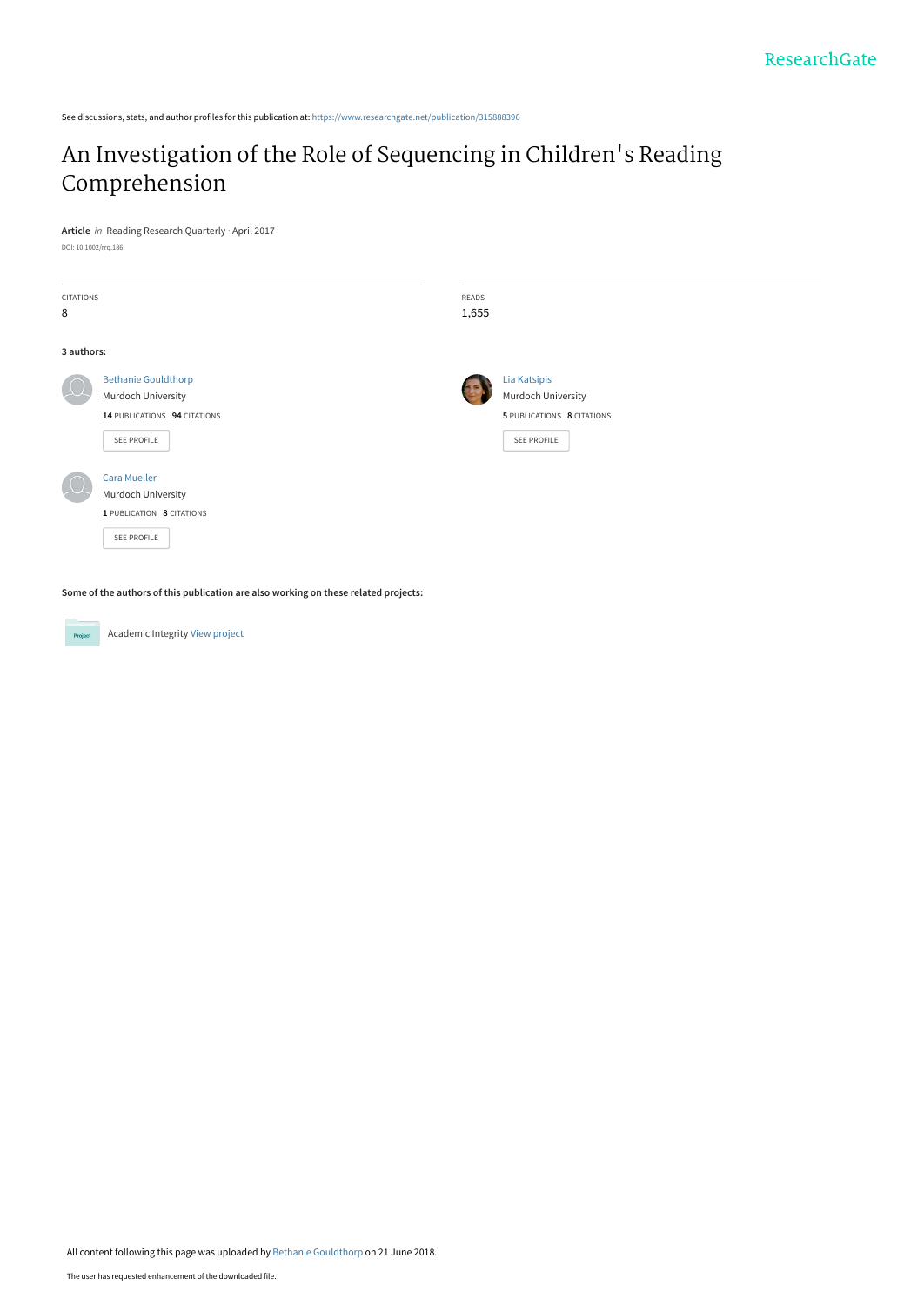# **READING RESEARCH QUARTERLY**

# An Investigation of the Role of Sequencing in Children's Reading Comprehension

Bethanie Gouldthorp Lia Katsipis Cara Mueller

*Murdoch University, Perth, Western Australia*

**ABSTRACT**

To date, little is known about the high-level language skills and cognitive processes underlying reading comprehension in children. The present study aimed to investigate whether children with high, compared with low, reading comprehension differ in their sequencing skill, which was defined as the ability to identify and recall the temporal order of events in narratives. A novel age-appropriate reading and recall measure was developed to assess sequencing in typically developing primary school students. Sixty-four students between the ages of 8 and 11 years read short narratives containing either a forward or backward temporal shift and then placed a set of cards depicting the scenario in either picture or text format in the correct chronological order that the events occurred. Participants also completed measures of verbal and visuospatial working memory to investigate potential relations between working memory and sequencing ability. High comprehenders were found to produce more accurate sequences than low comprehenders in all conditions of the sequencing task, suggesting that sequencing ability may be important for facilitating comprehension. Additionally, participants produced more accurate sequences in the forward condition than the backward condition, indicating that sequencing is facilitated by chronological presentation of events in text. Measures of working memory were unrelated to sequencing ability or comprehension. The results of this study provide preliminary evidence that sequencing is an important skill for children's comprehension of narrative texts and have implications for reading education and intervention programs.

Twidence suggests that approximately 10% of school-age children<br>demonstrate age-appropriate word-decoding skills yet have dif-<br>ficulty understanding the meaning of what they read (Cain &<br>Oakhill, 2007; Nation, Clarke, Mars demonstrate age-appropriate word-decoding skills yet have difficulty understanding the meaning of what they read (Cain & Oakhill, 2007; Nation, Clarke, Marshall, & Durand, 2004). Although accurate and efficient word decoding is necessary to decipher the words on a page, an additional set of (high-level) skills, reliant on different cognitive and language resources, are required to extract meaning from the text (Oakhill, Cain, & Bryant, 2003). Although-word decoding skills have been extensively researched, the high-level skills underlying children's comprehension remain less well explored. It is likely that these high-level language skills facilitate the comprehension of texts by enabling readers to construct a complete and coherent mental representation of the meaning of a text. Thus, this article describes a preliminary investigation into the high-level skills and cognitive processes underlying children's comprehension, focusing on the mechanisms necessary to construct complete and coherent mental representations of texts. First, we outline the relevant theoretical

*Reading Research Quarterly*, 0(0) pp. 1–16 | doi:10.1002/rrq.186 © 2017 International Literacy Association.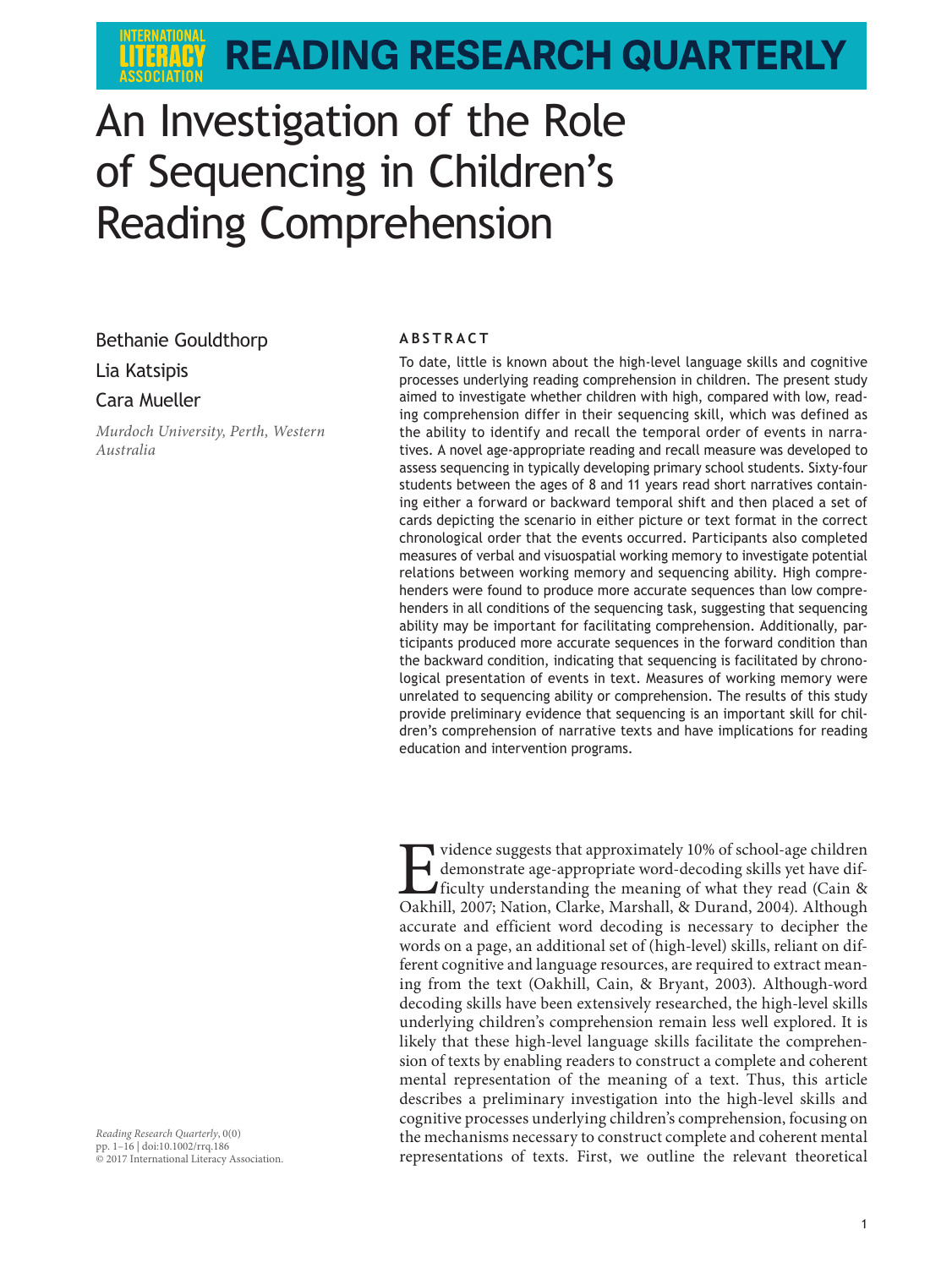literature that describes these processes, and then we consider this in the context of individual differences in reading comprehension skill.

# **Situation Models**

Central to the understanding of comprehension is the well-established theory that readers construct mental representations of textual information, termed *mental models* or *situation models* (Johnson-Laird, 1983; van Dijk & Kintsch, 1983). Situation models are commonly defined as mental representations of the events, characters, objects, places, and actions described in the text and the relations among them (Tapiero, 2007). They are considered higher level representations because they build on two lower level representations: the surface-level representation, which reflects the exact wording and grammar of the text; and the textbaselevel representation, which reflects the meaning of the words, sentences, and grammar contained in the text (van Dijk & Kintsch, 1983). These lower level representations contain information about the text itself and generally fade quickly from memory, whereas the situation model is a more enduring, embodied representation of the state of affairs described by the text (Graesser, Millis, & Zwaan, 1997). Situation models go beyond the words on the page; they are representations of the meaning of the text, rather than the text itself, and are therefore essential for complete comprehension. Evidence suggests that both situation models and mental representations of real-life events are structured in chronological order (Radvansky, Copeland, & Zwaan, 2005). This may be because, as narratives often depict events similar to those experienced in real life, organizing events in the order in which they are perceived in real life may assist readers in making causal connections between events in the past and the present.

Support for the chronological structure of situation models has been provided by studies investigating the recall of narratives that varied the order of event presentation (Claus & Kelter, 2006; Kelter, Kaup, & Claus, 2004). Building on evidence that events become less accessible as more time passes in the described world (Kelter et al., 2004), Kelter and Claus (2005) demonstrated that the first event in a chronological sequence is less accessible than other events, irrespective of the order of presentation in the text. Thus, situation models appear to be chronologically organized, even when the events themselves are not presented in chronological order.

Consistent with the theory that readers construct situation models that reflect real-life experiences of events described in text is the iconicity assumption,

which purports that readers expect the order of events in narratives to mirror the order that they are experienced in real life; that is, they should be chronological and continuous (Zwaan, 1996). Indeed, reading speeds slow when readers encounter a shift in time, either backward to past events or forward to a point in the future (Rinck & Weber, 2003; Speer & Zacks, 2005; Zwaan, 1996). Similarly, comprehension is facilitated when events are presented in chronological order in comparison with reverse or other orders for both adults (Ohtsuka & Brewer, 1992) and children 8–12 years old (Kucer, 2010; Pyykkonen & Jarvikivi, 2012). Thus, the order in which events are presented in a text influences comprehension.

However, causal network theory proposes that memory for events is best described as a network of causally related events rather than a linear chain (Tapiero, 2007). Indeed, it has been found that during narrative reading, concepts with more causal connections to other concepts are accessed and recalled more frequently (Trabasso, Secco, & van den Broek, 1984; Trabasso & van den Broek, 1985). Similarly, studies conducted with children have shown that recall of narrative events by young children is much greater when a narrative has more causal connections (van den Broek, Pugzles-Lorch, & Thurlow, 1996), and 4 and 6-year-olds' correct recall of aural or televised narratives, as well as answers to comprehension questions, has been found to be related to their sensitivity to the causal structure of the narratives (Lynch et al., 2008). Thus, some authors have argued that memory for temporal information is weak (W.J. Friedman, 1993) and that events may in fact be organized in memory according to their causal structure (Tapiero, 2007). Brownstein and Read (2007) investigated this and found that adult participants' recall of a television show followed the causal sequence of events more closely than the temporal sequence. Similar monitoring of event sequences has been found to occur regardless of modality (i.e., reading a narrative vs. watching the events in a film; Zacks, Speer, & Reynolds, 2009; for a review, see Kurby & Zacks, 2008). Thus, it appears that although these processes are not modality specific, they may be important for reading and language comprehension.

However, because cause always precedes effect, it is difficult to determine which dimension of events (i.e., causal or temporal) may be more important for the organization of situation models. Moreover, cause-and-effect relations are less likely to be identified when presented out of temporal order (Briner, Virtue, & Kurby, 2012; Fenker, Waldmann, & Holyoak, 2005), suggesting that understanding of temporal order is important for causal links to be encoded in memory.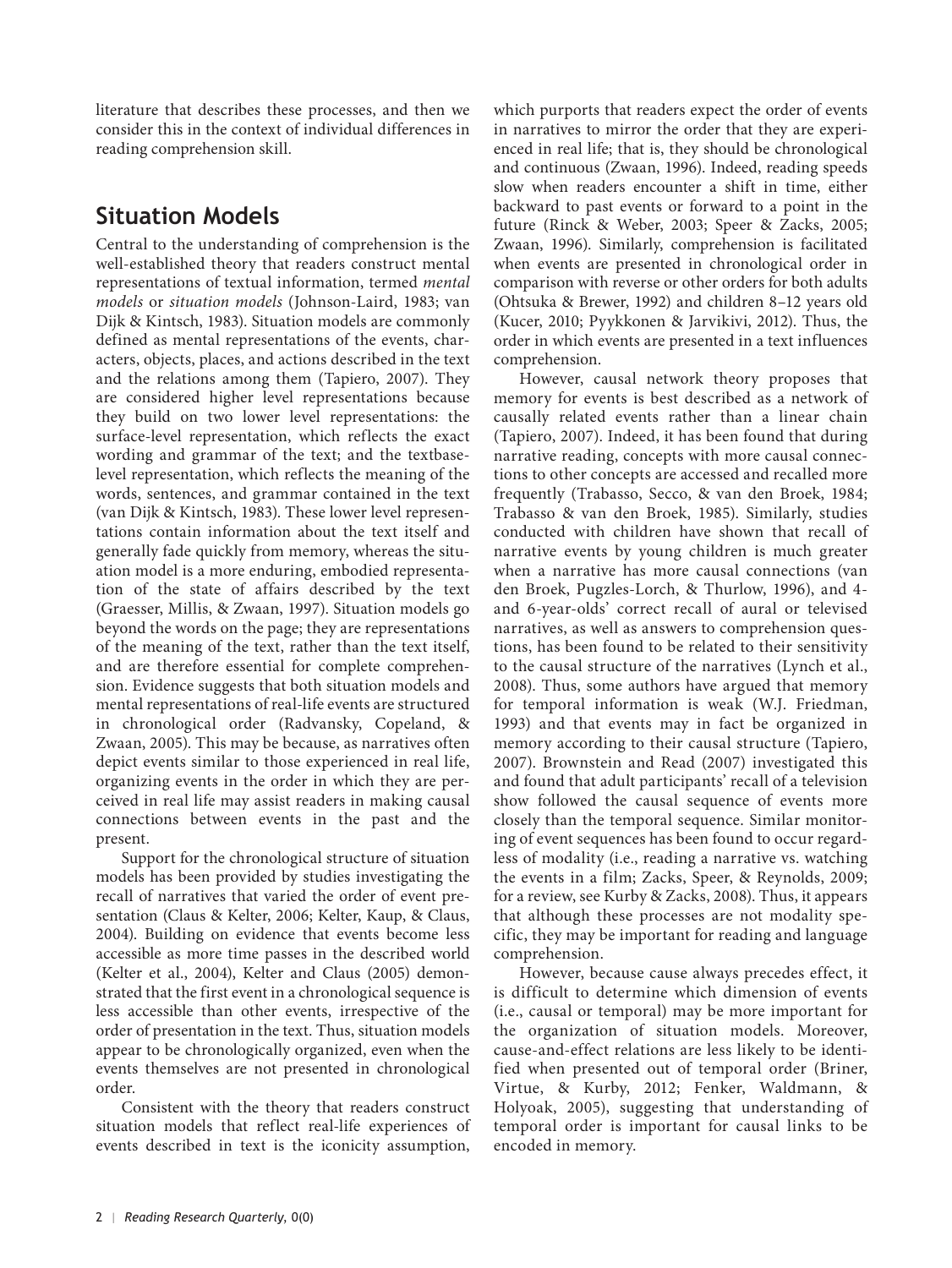## **Individual Differences in Comprehension**

Despite evidence that readers construct temporally organized situation models, there is some evidence for individual differences in situation model construction. For example, working memory capacity is likely to influence comprehension. Theoretically, working memory determines an individual's capacity to hold incoming textual information, previously read text, and knowledge from long-term memory and integrate these sources of information to construct a coherent situation model (Graesser, Singer, & Trabasso, 1994). More specifically, working memory is conceptualized here as involving the active manipulation, processing, and temporary storage of information, after which it is either encoded into long-term memory or forgotten (for a review, see Baddeley, 2012). In addition to two components used for processing and integrating information regardless of the modality of the information—the central executive and the episodic buffer—two independent subsystems are proposed to exist for verbal and visuospatial information: the phonological loop and the visuospatial sketchpad, respectively.

Verbal working memory capacity has been consistently related to reading comprehension in adults (Carretti, Borella, Cornoldi, & De Beni, 2009) and children 6–11 years old (Oakhill, Yuill, & Garnham, 2011), and 7–11-year-old high and low comprehenders have been found to differ in their working memory capacity (Oakhill & Cain, 2012). The ability to manipulate information held in memory seems to be of particular importance for reading comprehension ability, as measures of short-term memory that require storage (but not manipulation) of information are unrelated to reading comprehension in children ages 8–14 (Carretti et al., 2009). In general, the vast literature on working memory suggests that it contributes to comprehension primarily through its effects on integration of information and coherence monitoring. Consistent with this, working memory tasks that require both storage and additional processing of information have more often been found to correlate with children's reading comprehension than tasks that assess passive storage capacity (Daneman & Merikle, 1996). However, Cain, Oakhill, and Bryant (2004) found that after controlling for wordreading ability and verbal IQ, the relations between reading comprehension and both inference making and comprehension monitoring were not entirely mediated by verbal working memory and that each component provided its own unique variance.

Thus, additional resources must play a role in these higher level language-processing skills. For example, as evidence suggests that situation models contain perceptual and spatial information, visuospatial working

memory or visual imagery may also play a role. However, few studies have investigated the role of visuospatial working memory specifically in relation to component skills of reading (e.g., coherence monitoring), and findings regarding its contribution to overall reading comprehension have been mixed. For example, measures of verbal working memory (e.g., reading or digit span tasks), not visuospatial working memory (e.g., pattern or matrix span tasks), have been consistently related to reading comprehension in children (Cain et al., 2004; Carretti et al., 2009). Both verbal and visuospatial working memory components have been shown to predict overall reading comprehension level. Yet, other work (e.g., N.P. Friedman & Miyake, 2000) has found evidence that separate working memory subsystems, including visuospatial representations, are implicated in the construction and monitoring of different situation model dimensions.

In addition to working memory capacity, situation model construction may be constrained by individual differences in high-level language skills. To date, studies have identified three main differences between good and poor comprehenders with equivalent worddecoding skills: comprehension monitoring, inference generation, and knowledge of text structure (Oakhill & Cain, 2012). This research indicated that 7–11-year-old poor comprehenders are less likely to identify inconsistencies in the text, generate fewer inferences, and subsequently construct less complete mental representations of the text than peers who are good comprehenders (Cain, Oakhill, Barnes, & Bryant, 2001; Oakhill & Cain, 2012).

Additionally, at ages 7–9, poor comprehenders have been found to demonstrate less knowledge of text structure than peers who are good comprehenders (Oakhill et al., 2003). Reviews of the literature on studies conducted with children suggest that knowledge of text structure (e.g., that a story has a beginning, middle, and end) may facilitate comprehension by providing a framework from which skilled comprehenders can make predictions and identify and integrate important information (Cain, 2009). This is one aspect of sequencing ability, which is also defined as the ability to understand and recall the order of events (Eilers & Pinkley, 2006). As described earlier, this ability is also influenced by the chronological presentation of information, as well as knowledge of causal relationships.

In relation to this, Blything, Davies, and Cain (2015) found that 3–7-year-old children displayed more difficulty with sequencing temporal information when this information was presented in reverse rather than chronologically (e.g., "Before he ate the burger, he poured the ketchup" vs. "He poured the ketchup, before he ate the burger"; p. 1926), despite having sufficient vocabulary knowledge of temporal cues such as *before*.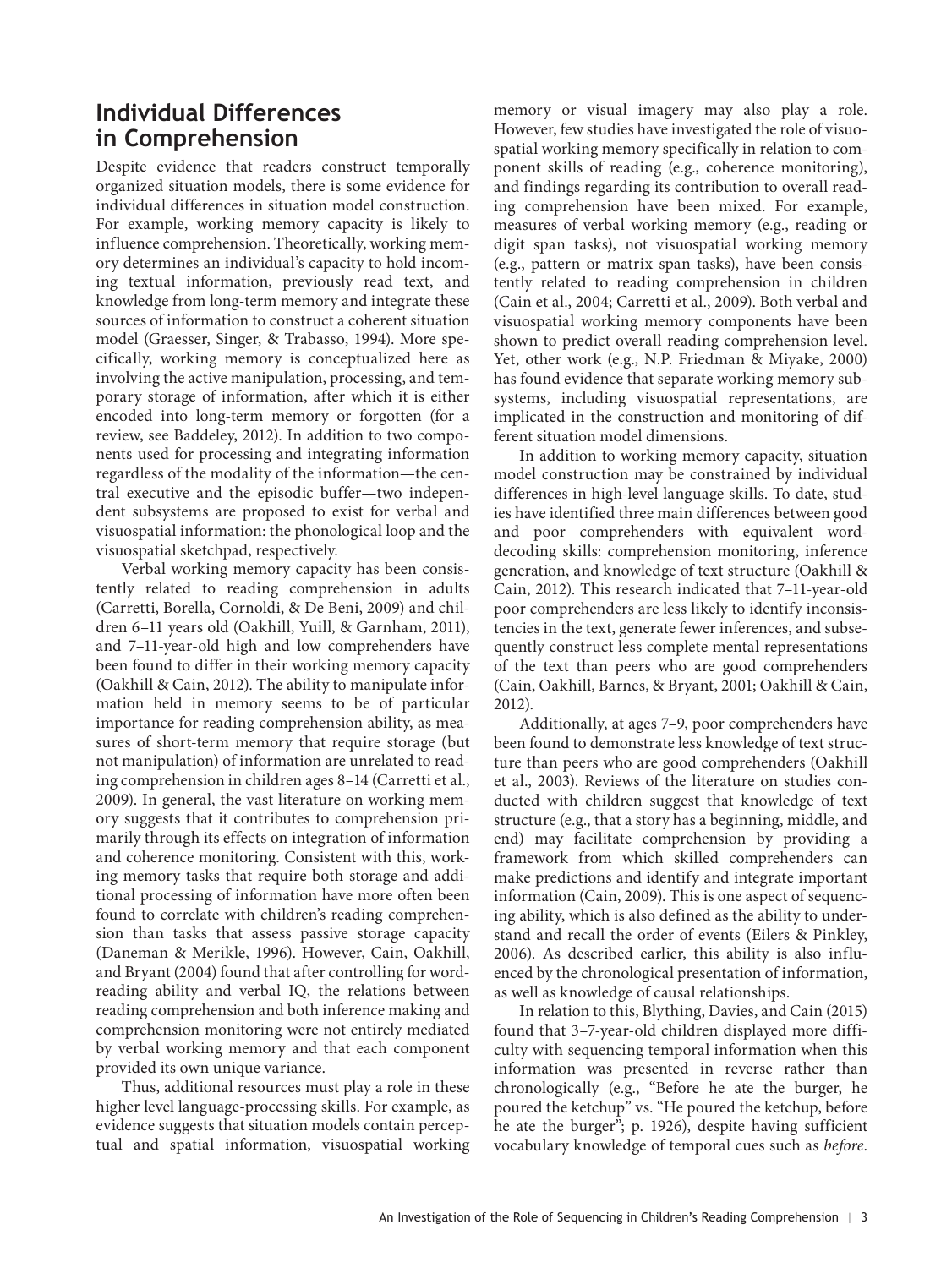Thus, it appears that even by this young age, children are sensitive to the temporal information presented in narratives. In addition, this aspect of sequencing skill was found to be dependent on processes such as the ability to retain information in working memory (Blything et al., 2015). Beyond this, however, few studies have explored how children process temporal information to sequence story events. Furthermore, whether this skill contributes specifically to reading comprehension remains unexplored.

## **Aims and Hypotheses**

We propose that understanding and recall of the temporal order of events may facilitate situation model construction, and thus reading comprehension ability, in children. This is based on the rationale that understanding the temporal order of events (hereafter referred to as sequencing) may assist readers in identifying the relations between elements and events in texts and thereby facilitate the construction of a complete and coherent situation model. Consequently, individual differences in sequencing ability may differentiate those with high comprehension from those with low comprehension. Accordingly, the aim of this study is to investigate whether children who have high levels of comprehension differ in their sequencing ability compared with those who have lower levels of comprehension.

To investigate potential differences in sequencing ability in typically developing primary school students, a novel reading and recall measure was developed. Participants read short narratives that contained either a forward or backward temporal shift, and then placed a set of cards depicting the scenario in the correct chronological order (i.e., not necessarily the order presented in the story). The cards represented narrated events in either text or picture format to allow for individual differences in verbal or visual processing preferences. Participants were classified as either high or low comprehenders using a standardized reading measure. To investigate whether differences in sequencing ability were related to working memory capacity, measures of verbal and visuospatial working memory were included.

It was hypothesized that high comprehenders would more accurately identify and recall the temporal sequence of events across all conditions (total sequencing score) than low comprehenders. Additionally, as comprehension may be more difficult for nonchronological than chronological narratives, it was hypothesized that the backward condition of the sequencing task would be more difficult than the forward condition for all participants and that high comprehenders

would perform significantly better than low comprehenders in both conditions. It was further hypothesized that verbal working memory capacity would be correlated with both comprehension and sequencing ability but would not account for differences in sequencing ability between high and low comprehenders.

## **Method**

#### *Participants*

Sixty-nine primary school students (35 males, 34 females) were recruited from six primary schools across a metropolitan area via mailings to parents following teacher approval and allowing voluntary opt-in. Participants were in grades 3–5, with ages ranging between 8.25 to 10.83 years (mean  $[M] = 9.61$  years, standard deviation [*SD*] = 0.60 years). These schools are in a wide range of socioeconomic areas, according to the Australian Index of Community Socio-Educational Advantage ratings; at the time of the present study, the schools' index scores ranged from 885 to 1153 (the median score is 1000, and the total range of ratings across the metropolitan area is approximately 801– 1211), and an effort was made to recruit comparable numbers of students from within each stratum of this range to minimize sampling bias.

All participants had normal or corrected-normal vision, were free from cognitive impairment, and spoke English as their first language. To reduce the possibility of poor word-decoding skills limiting performance on reading tasks, participants were initially screened using the third edition of the Neale Analysis of Reading Ability (NARA–III; Neale, 1999) reading accuracy subscale, and those with low scores (below 34 for students in year 4 and below 39 for students in year 5) were excluded. Five participants were excluded using this criterion.

## *Design*

This study employed a  $2 \times 2 \times 2$  mixed-measures design to investigate the between-groups independent variable of reading comprehension (high or low), the withingroups independent variables of direction (forward or backward temporal shift), and stimulus medium (text or picture). The dependent variables were sequencing ability (as indicated by accuracy in the novel sequencing task) and comprehension ability (as reflected by NARA–III comprehension scores). Additional correlational analyses were conducted between the independent variables of working memory (verbal and visuospatial), sequencing, comprehension, and reading accuracy.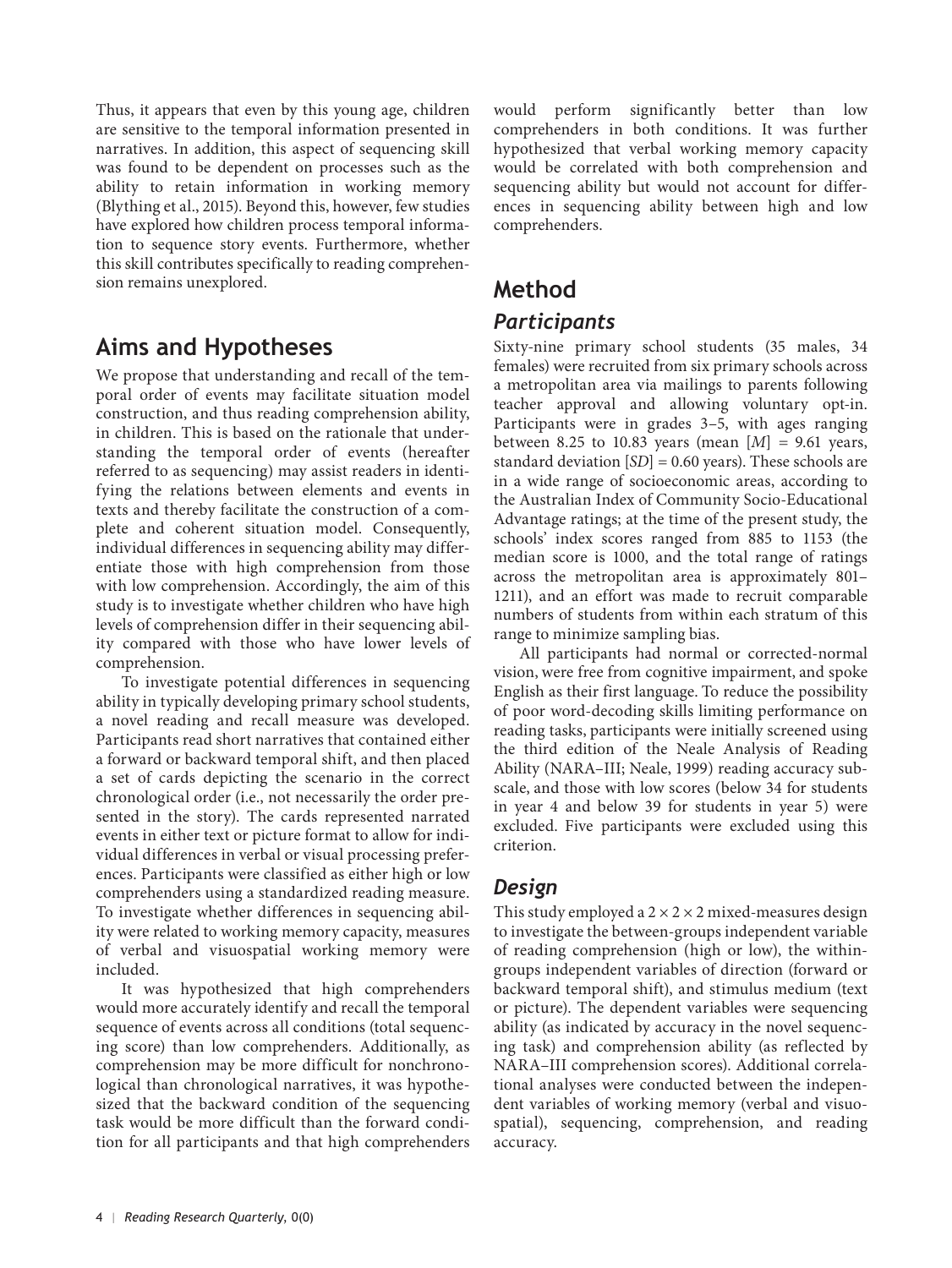#### *Materials*

#### **Comprehension and Reading Accuracy**

To assess comprehension and reading accuracy, all participants completed Form 1 of the NARA–III. The NARA–III was developed for use with students ages 5–12 years and has been standardized for the Australian population (Neale, 1999). It has demonstrated high reliability and validity; for example, internal consistency reliability (Kuder–Richardson formula 21) was reported at .85 for reading comprehension for students in year 4 and .96 for students in year 5 (Neale, 1999). High test–retest validity was also reported: .83 for accuracy and .78 for comprehension. Reading accuracy scores were determined by collating the number of reading errors across passages and subtracting from 100, giving a maximum possible score of 100. The comprehension score was the sum of the correctly answered comprehension questions, with a maximum possible score of 44.

#### **Sequencing Task**

No measure of sequencing ability (measuring understanding and recall of event order rather than knowledge of text structure) exists for typically developing children of this age, thus a novel measure was developed. Two narratives were constructed for each level of the direction condition (forward and backward temporal shift), plus an additional backward shift narrative for use as a practice task (for examples of each narrative type, see Appendix A, which is available as supporting information for the online version of this article). The backward condition was included to ensure that participants were attending to the order in which events occurred in the narrated world, rather than recalling the order of presentation from the text.

Narratives contained temporal shifts of one week or one year (forward and backward conditions contained one of each), indicated by phrases such as "the following Saturday" and "last week" (see Appendix A). Existing literature suggests that these cue words act as temporal markers, and, thus, are important for the inclusion of temporal order within the situation model (Zwaan, 1996; Zwaan & Radvansky, 1998). Specifically, although cue words make these temporal relationships explicit, these words become meaningful because they provide temporal information about the events in the story and allow these events to be organized within a situation model based around a temporal framework (Zwaan & Radvansky, 1998). For example, sequencing cues such as time adverbs have been theorized as activating situational nodes, allowing information to be foregrounded; for example, research has suggested that phrases such as "a moment later" prompt readers to maintain activation of a previously established node, whereas temporal

discontinuities such as "a day later" act as a cue for readers to decrease activation of the previously constructed node and construct a new time interval (Zwaan, 1996). Consequently, research has demonstrated that temporal shifts of the magnitude used in the current study are interpreted as event boundaries and elicit the construction of a new situation model (Rinck, Hähnel, & Becker, 2001; Speer & Zacks, 2005).

Theoretically, the task requires readers to construct multiple situation models and retrieve information from short-term memory (the active situation model) and long-term memory (the previous situation model). This is a novel approach, as previous tasks investigating temporal shifts have employed narratives likely to elicit the construction and updating of a single situation model (Claus & Kelter, 2006; Kelter & Claus, 2005; Ohtsuka & Brewer, 1992). Thus, this measure taps participants' ability to integrate and organize sequences of events across multiple situation models rather than within a single situation model. Furthermore, to ensure that students had sufficient knowledge of temporal cue words, students who did not demonstrate ageappropriate word-reading ability were not included in the current study. In addition, recent research has suggested that by age 7, children perform at high levels of accuracy on tasks that require an understanding of temporal cue words (e.g., Blything et al., 2015). Thus, in this population, differences in the ability to apply meaning to sequence cue words in the sequencing task can be viewed as a reflection of differences in the ability to activate and subsequently provide temporal information about the events in a story, rather than differences in the ability to process textbase information such as the cue words themselves.

To avoid the effects of story familiarity on situation model construction and task performance, original narratives were developed. Care was taken to ensure that text comprehension was required to successfully complete the task, thus narratives contained novel event sequences with arbitrarily ordered events. This is because schema-based sequences, for which the reader has prior knowledge of the order in which events occur (e.g., taking a bath), may be constructed from the reader's background knowledge (Miller, Stine-Morrow, Kirkorian, & Conroy, 2004) without reading the text. Similarly, sequences of events with an obvious causeand-effect relationship (e.g., it started to rain, so she put up her umbrella) were avoided to ensure that text comprehension was required to complete the task.

To increase task engagement, each narrative was presented in storybook format on A5-sized paper in 20 point font size centered on the page, with one main event per page (six pages in total). Story lengths ranged from 204 to 241 words in total  $(M = 222.4$  words), with 34–40 words per page (*M* = 36.9 words). Each story was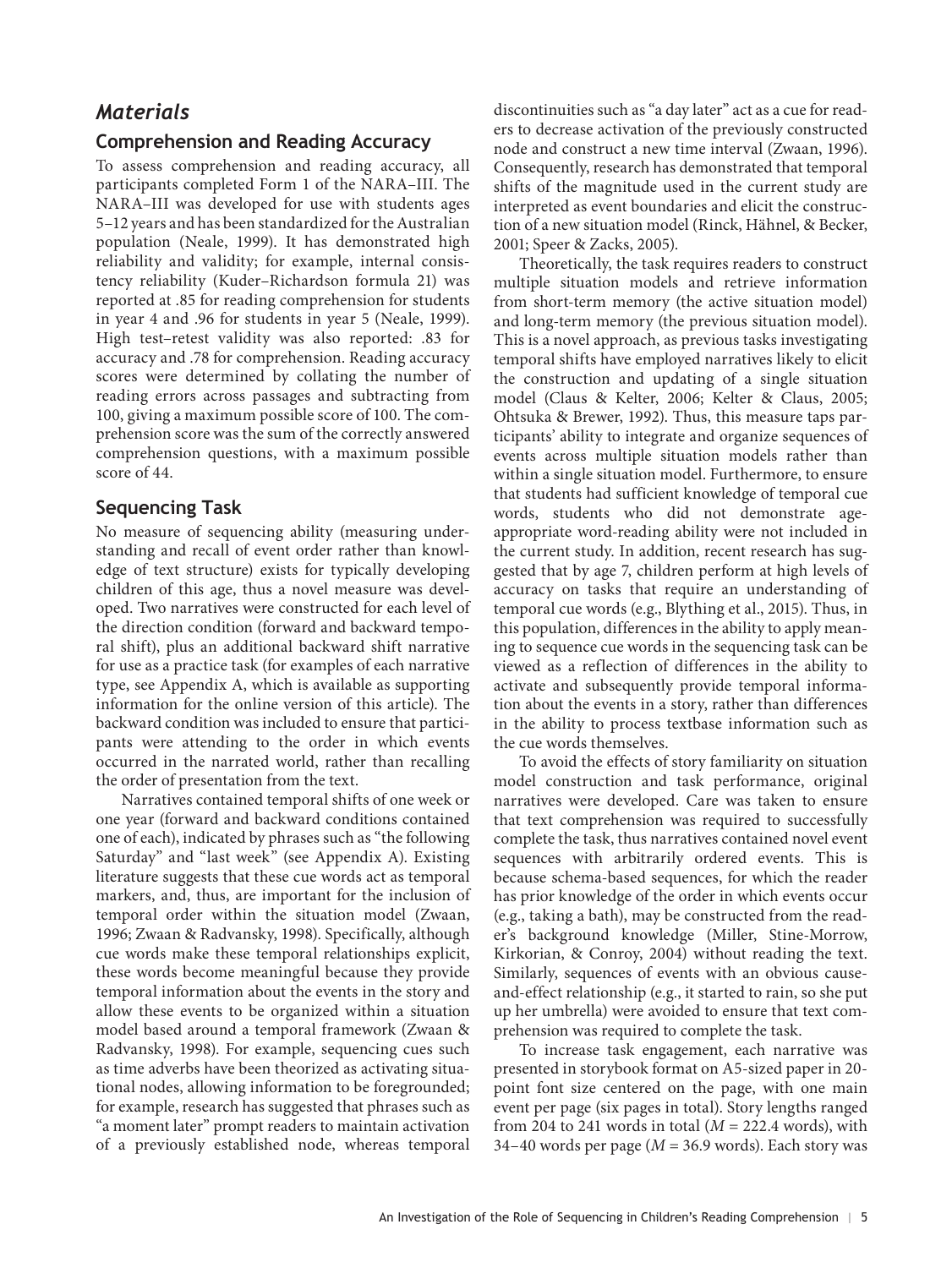similar in structure, written in the third person from the perspective of one main protagonist. All narratives began in the present (pages 1–3), with a temporal shift occurring on page 4 and subsequent events set in either the future or past (pages 5 and 6). Thus, for each narrative, three events take place in the present, and three events take place in the past or future.

Textual and pictorial target stimuli were constructed to accompany the narratives: six cards describing the main events of the story in text and six cards depicting main events in cartoon format. Samples of stimuli for each condition are included in Appendix A. The text condition was included to determine participants' sequencing ability; the picture condition was included to account for individual differences in verbal and visuospatial processing preferences. All stimuli were centered on white  $10 - \times 8$ -cm laminated cards. Textual information was presented in a black, 16-point font and summarized each event in the story (e.g., "The cake catches fire in the oven"). The number of words per card ranged from four to 15  $(M = 8.2$  words).

Pictorial stimuli were  $7 \times 6.5$  cm. Each image was designed to clearly depict the same information described by the corresponding text stimuli for each event. To ensure that pictorial stimuli conveyed the relevant information, a pilot group ( $N = 15$ ; *M* age = 9.2 years) was shown the images for each narrative and asked to describe what each image represented. Images were altered according to participant feedback until consistency with the text passages occurred (100% agreement).

Scores were calculated by comparing the sequence produced with the correct sequence; 1 point was awarded for each position from its absolute correct position a card was placed (e.g., if card 3 was placed in position 1, 2 points were awarded). This gave a maximum possible score of 18 for each condition. Scores were summed to calculate total forward, backward, text- and picture-sequencing scores (maximum of 36 each), and total sequencing score (maximum of 72). Scores were then reverse-coded so higher scores reflected greater sequencing ability.

#### **Working Memory**

An image-scanning task (Kosslyn, Cave, Provost, & von Gierke, 1988; Kosslyn, Margolis, Barrett, Goldknopf, & Daly, 1990) requiring participants to maintain an image over time and manipulate this information by integrating different parts of the maintained image was used as a measure of visuospatial working memory. Response times and error rates were recorded, and the percentage of correct items was used as a measure of visuospatial working memory capacity, giving a maximum possible score of 100.

A computerized backward digit span task was included as a measure of verbal working memory span. A numeric task was selected in preference of reading span working memory tasks to eliminate the possibility of individuals' word-based skills limiting their performance (Cain et al., 2004), as word or sentence span tasks may provide better readers with an additional advantage that is unrelated to working memory (see Nation et al., 2004). Further, digits are readily amenable to verbal coding but would likely be harder than words to encode visually, which are more susceptible to dual coding. Therefore, this increased the likelihood that the verbal working memory measure would be distinct from the visual working memory measure. Although specific reliability and validity data are not available for the software used, backward digit span tasks are considered appropriate for assessing verbal working memory in this age group (Conway et al., 2005). For each measure, the longest sequence for which two correct responses were recorded was taken as the score for the task.

#### *Apparatus*

All memory measures were presented on a Toshiba Satellite C660 laptop computer with a  $34.5- \times 19.5$ -cm screen with  $1280 \times 720$  pixel resolution, 32-bit color, and an 85-Hz refresher rate, running on a 2.10-GHz processor with a Windows 7 operating system and 2 GB of RAM. The digit span task was run using version 0.13 software available from The Psychology Experiment Building Language ([http://pebl.sourceforge.net/\)](http://pebl.sourceforge.net/); the visuospatial memory task was run using DirectRT version 2010 software. A nine-button DirectIN High Speed Button-Box/EmpiriSoft version 2012 response box was connected to the computer via a USB. The far left button corresponded with a yes response and the far right button with a no response, and the two buttons were labeled to prevent confusion.

#### *Procedure*

All testing sessions took place on school grounds in a quiet room separate from the classroom. Testing was conducted over two sessions (on different days, generally a minimum of one week apart) to reduce fatigue and maintain engagement throughout the tasks. Rest breaks of approximately five minutes were encouraged between each measure. Participants completed the NARA–III first to ensure that they possessed adequate word-reading skills to complete the tasks.

The NARA–III was administered in accordance with the guidelines provided by the author (Neale, 1999). Participants were verbally instructed to read aloud passages of graded difficulty and informed that an audio recording would be made (using a small,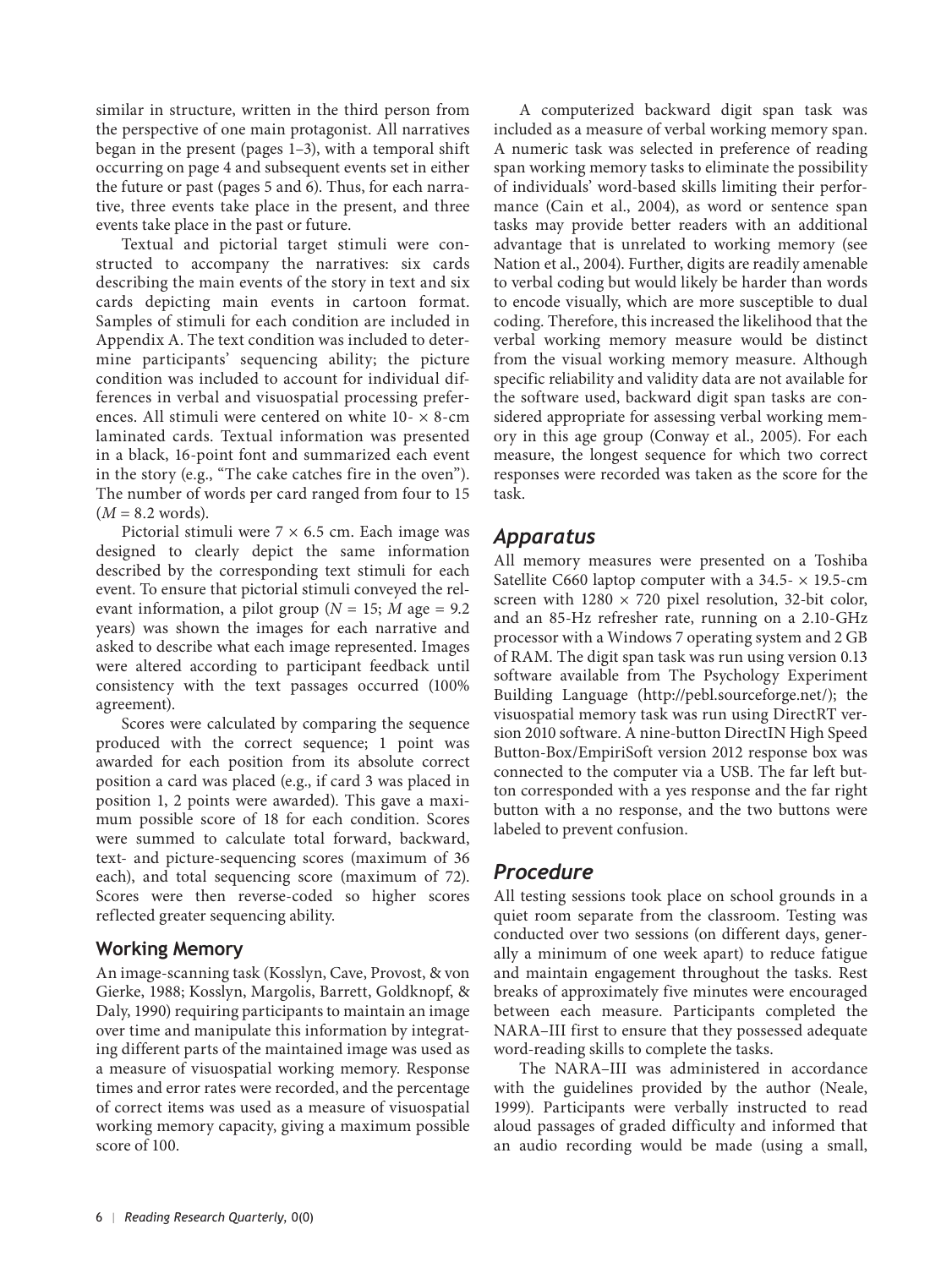portable digital recording device to allow for crossmarking with a second experimenter to ensure consistency), but advised that it was most important to attend to the content of each passage to answer questions about the text. Any reading errors (e.g., omissions, mispronunciations) were recorded and the correct word supplied during reading. Immediately following completion of reading, participants were asked predetermined questions to assess comprehension. The task took approximately 20 minutes to complete.

Following the NARA–III, participants were provided with verbal instructions for the sequencing task (see Appendix B, which is available as supporting information for the online version of this article). These instructions included a description of what flashbacks are and a discussion between the experimenter and participant about temporal sequence cues (e.g., "last week" vs. "last year") to confirm that participants understood what these temporal cue words mean. Participants were then asked to read the practice story. After reading, the corresponding picture stimuli for the practice story were placed on the table before the participant in the order of presentation in the story (with the first card on the left and the last card on the right, in a straight line). Participants were advised to clarify with the experimenter if they were unsure what a picture represented, in which case an explanation matching the corresponding text stimuli was provided. Participants were asked to indicate (by pointing) which cards related to the flashback sequence (and corrected if necessary) and to place the cards in temporal order, from left to right, with assistance if unsure. Next, participants were given the corresponding text cards and asked to demonstrate the sequence of cards "in order of time." For both the picture and text versions, further instruction and explanation were provided if the participant was unable to complete the task correctly or showed difficulty in understanding either the temporal cues or the task requirements. Once participants felt confident with the task instructions, they were given the first storybook, followed by the first set of stimuli (either text or pictorial).

Task order was determined by stimulus sets constructed prior to test administration, so each participant completed one trial for each of the four sequencing conditions (forward text, forward picture, backward text, and backward picture). Task order was counterbalanced across participants to reduce order effects and to ensure that an equal number of participants received the text and pictorial stimuli for each narrative. This generated a total of 96 stimulus sets.

Participants worked independently and verbally informed the test administrator when they were ready to commence the next section of the task. Scores for each trial were determined by comparing the sequence produced with the correct sequence and then recorded by the

experimenter. Each participant completed either the text or picture trial for each of the four stories, so each participant completed one trial for each of the four conditions: forward shift text, forward shift pictorial, backward shift text, and backward shift pictorial. The task took an average of approximately 20 minutes to complete.

At testing session 2, participants were seated in front of the laptop, familiarized with the response box, and instructed to keep their left and right hands over the corresponding, assigned Yes and No response buttons. Patterns imposed on a grid ( $174 \times 74$  mm with a visual angle of  $7.50^{\circ} \times 9.00^{\circ}$ ) were presented in the center of the screen, in black on a white background. Sample stimuli are presented in Figure 1. A large grid was used, and participants were positioned approximately 30 cm from the screen to prevent viewing of the whole grid at once, forcing them to scan across the image.

In each pattern, three cells were filled, with no more than two adjacent (horizontally, vertically, or diagonally) cells filled. Participants were presented patterns imposed on a grid and indicated when they had memorized the pattern by pressing any key. The pattern disappeared, leaving an empty grid for 200 ms before a probe appeared in one of the cells. In control condition trials (A), an X probe appeared, signaling that the participant should indicate whether the probe fell in a cell previously filled by pressing the Yes or No button on the response box. For test condition trials (B), an O probe signaled that the participant should indicate whether the probe fell in a cell opposite to a previously filled cell (i.e., the cell diagonally opposite if the probe fell in a corner cell or in the cell directly opposite the previously filled cell, across the gap in the center). Five practice trials were first completed (an additional five trials were offered but skipped if not required), and any key was pressed to commence the task. Trials were presented in a randomized order generated by the computer. For each condition, 14 trials were presented: seven (50%) requiring a yes response and seven (50%) requiring a no response, for a total of 28 trials.

Upon completion of this task, the administrator launched the backward digit span task and entered the participant code into the computer. Participants were told to ignore the on-screen instructions, which are designed for adults, and instead age-appropriate verbal instructions were provided. Participants were presented with single-digit number sequences randomly generated by the computer from the digits 0–9, with no number repeated in a single sequence. Before each trial, a message was displayed on the screen indicating the length (number of digits) of the next sequence. Numbers were displayed in black, 22-point text centered on a white screen for 1,000 ms before disappearing; 1,000 ms later, the next digit in the sequence was displayed.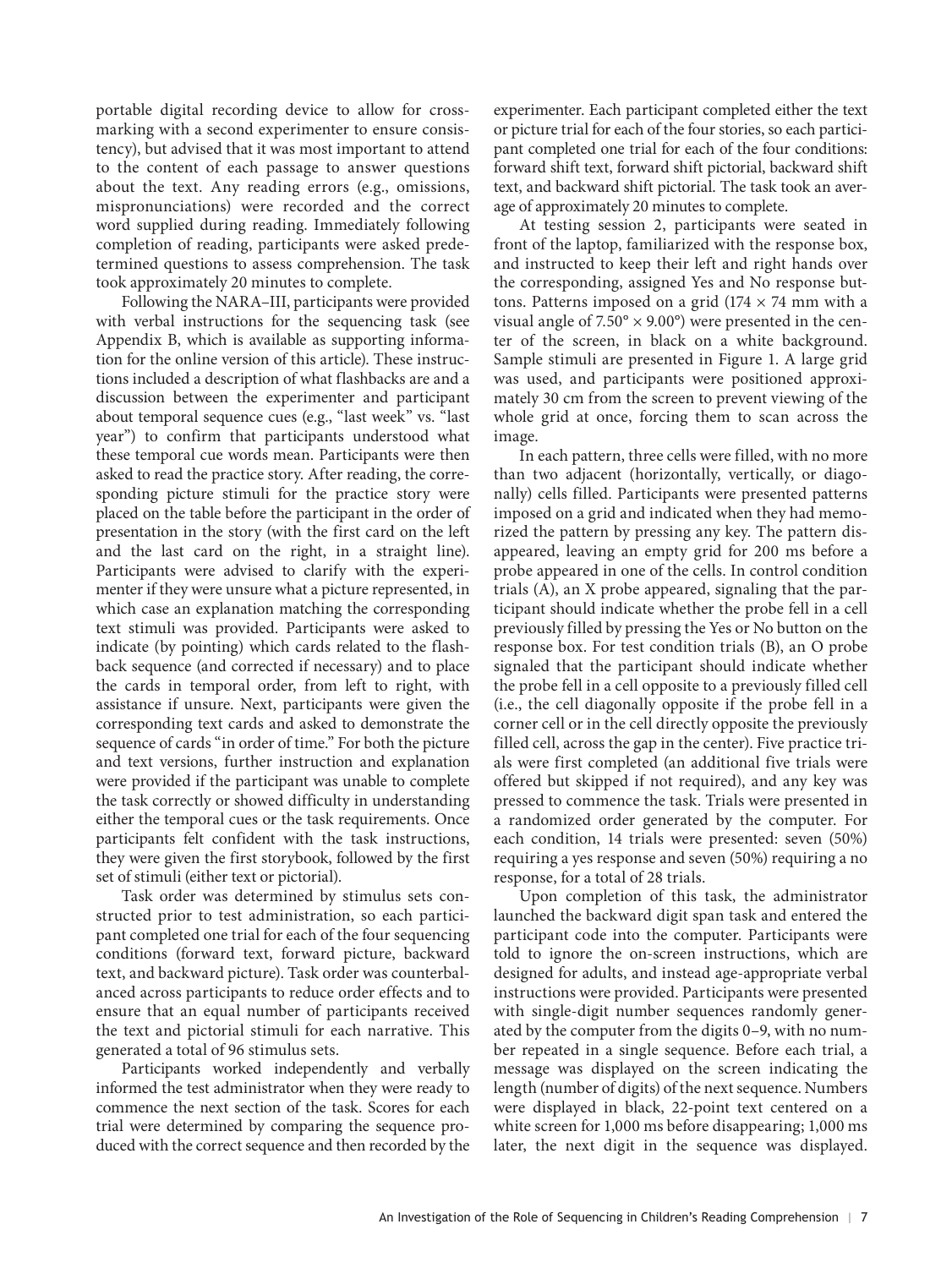**FIGURE 1 Sample Stimuli for the Control and Test Conditions of the Image-Scanning Task**



Following presentation of the last digit in the sequence, a prompt appeared on-screen, and participants entered the digits in the opposite order to which they were displayed using the laptop's numerical keypad. Participants were advised to take care when entering answers, as responses could not be altered once entered. The first block contained three trials of three-number sequences. If two or more sequences in each block were recalled correctly, participants advanced to the next block of four-number sequences. The task progressed in this manner until the participant failed two or more trials in a block. The longest sequence length for which two correct responses were recorded was used as the verbal working memory score. The task took approximately five minutes to complete.

## **Results**

#### *Data Screening*

Response time and accuracy scores for the test condition of the image-scanning task were screened for outliers before conducting analyses. To detect trials likely to reflect a lapse in concentration, individuals' mean response times were calculated for each condition, and scores more than double the mean time were coded as errors along with incorrect responses. Participants with accuracy scores less than 50% (more than seven errors) were excluded. This resulted in the exclusion of one participant from this task. A further screening process

was applied to the raw scores for all tasks using a winsorization process (Barnett & Lewis, 1994), whereby all outliers (greater than (3.0 *SD*s) were replaced with a value corresponding to 3.0 standard deviations above or below the sample mean for that condition. A total of 0.65% of scores was adjusted in this screening process. Chronological age at time of testing was calculated in years, and scores on the sequencing task were reversecoded so higher scores indicated better performance.

## *Normality and Descriptive Statistics*

Initial visual and statistical investigations revealed that data for all variables except comprehension violated normality assumptions, as evidenced by significant Kolmogorov–Smirnov tests ( $p > .05$ ) and skew and kurtosis *z*-scores above 2.58. In particular, a strong ceiling effect was observed for all conditions of the sequencing task. The effect of splitting cases by age, year of schooling, comprehension level, and reading accuracy was investigated, and log, reciprocal, square root, and arcsine transformations were attempted but did not result in data satisfying the normality assumption. Thus, nonparametric analyses were conducted. Descriptive statistics are displayed in Table 1.

## *Sequencing Task Reliability*

Preliminary analyses were conducted to investigate the psychometric properties of the sequencing measure. To determine whether the two narratives developed for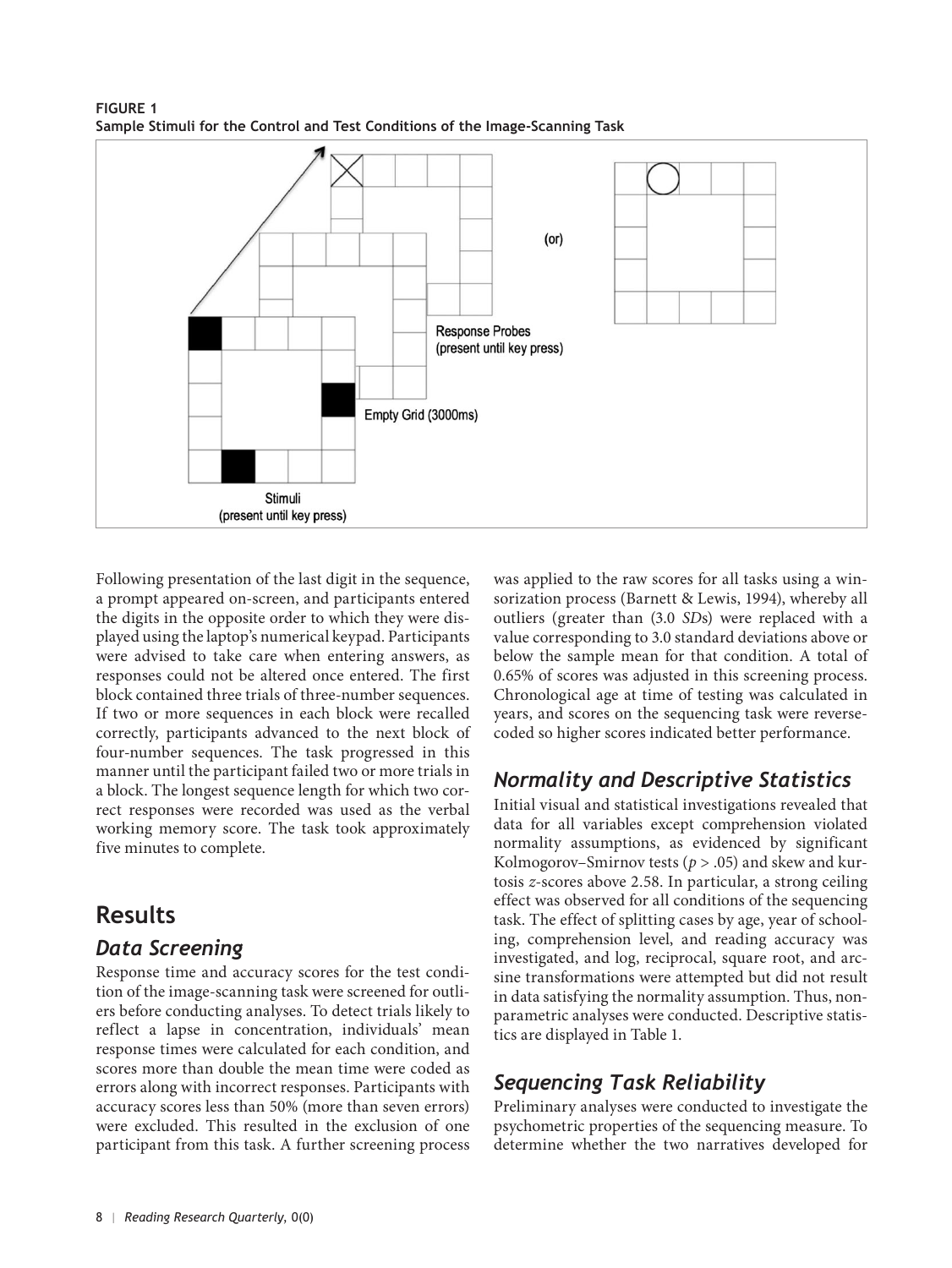#### **TABLE 1**

|                                      | Summary of Median Values, Ranges, and Standard Deviations (SDs) of Overall Scores on Assessments and Within |
|--------------------------------------|-------------------------------------------------------------------------------------------------------------|
| Groups of High and Low Comprehenders |                                                                                                             |

|                                    | High comprehenders<br>$(n = 31)$ |           | Low comprehenders<br>$(n = 33)$ |           | Overall<br>$(n = 64)$ |       |  |
|------------------------------------|----------------------------------|-----------|---------------------------------|-----------|-----------------------|-------|--|
| Measure                            | Median (range)                   | <b>SD</b> | Median (range)                  | <b>SD</b> | Median (range)        | SD    |  |
| Age                                | $9.58(8.25 - 10.83)$             | 6.89      | $9.50(9.00-10.58)$              | 0.47      | $9.50(8.25-10.83)$    | 0.60  |  |
| Reading accuracy                   | $84(46-96)$                      | 14.08     | $61(35-92)$                     | 19.28     | $76(35-96)$           | 19.01 |  |
| Comprehension                      | $27(23-40)$                      | 4.10      | $17(10-22)$                     | 3.56      | $22(10-40)$           | 6.79  |  |
| Total sequencing                   | $64(7-72)$                       | 17.35     | $47(22-70)$                     | 15.31     | $54(7-72)$            | 17.19 |  |
| Forward text<br>sequencing         | $72(54-72)$                      | 5.03      | $70(54-72)$                     | 5.94      | $72(54-72)$           | 5.47  |  |
| Forward picture<br>sequencing      | $72(54-72)$                      | 5.57      | $66(54-72)$                     | 6.09      | $70(54-72)$           | 6.10  |  |
| <b>Backward text</b><br>sequencing | $72(54-72)$                      | 5.90      | $62(54-72)$                     | 6.25      | $68(54-72)$           | 6.35  |  |
| Backward picture<br>sequencing     | $68(53-72)$                      | 6.22      | $66(54-72)$                     | 5.64      | $68(53-72)$           | 5.99  |  |
| Forward sequencing                 | $34(0-36)$                       | 9.72      | $28(0-36)$                      | 10.56     | $30(0-36)$            | 10.28 |  |
| <b>Backward</b><br>sequencing      | $32(0-36)$                       | 10.23     | $20(2-36)$                      | 9.60      | $24(0-36)$            | 10.31 |  |
| Text sequencing                    | $34(8-36)$                       | 8.78      | $24(6-36)$                      | 9.02      | $24(6-36)$            | 9.25  |  |
| Picture sequencing                 | $31(0-36)$                       | 10.37     | $22(4-36)$                      | 9.39      | $27(0-36)$            | 10.18 |  |
| Backward digit span                | $4.00(3.00-6.82)$                | 0.95      | $4.00(2.00-6.00)$               | 0.87      | $4.00(2.00-6.82)$     | 0.93  |  |
| Image scanning                     | 85.71 (50-100)                   | 14.49     | 85.71 (50-100) <sup>a</sup>     | 13.05     | 85.71 (50-100)b       | 13.67 |  |

a *N* = 32*.* <sup>b</sup>*N* = 63.

each level of the direction condition (forward and backward) were of equivalent difficulty, independentsamples Mann–Whitney U tests were performed for the text and picture conditions. The results revealed that for the text condition, performance on narratives A  $(median [Mdn] = 18.0, range = 0-18)$  and B  $(Mdn = 18.0,$ range  $= 2-18$ ) in the forward condition was roughly equivalent, as was performance on narratives C (*Mdn* = 14.0, range *=* 0–18) and D (*Mdn* = 12.5, range *=* 0–18) in the backward condition. However, significant differences were found in median scores of the picture task between narratives A (*Mdn* = 18.0, range = 1–18) and B ( $Mdn = 12.0$ , range = 0–18) for the forward condition ( $U = 344.00$ ,  $p = .021$ ,  $r = .29$ ) and narratives C  $(Mdn = 12.5, \text{ range} = 0-18)$  and D  $(Mdn = 16.0, \text{ range} = 0-18)$  in the backward condition (*U* = 657.50, *p* = .048, *r* = −.25), suggesting some variation in the difficulty of the stories.

However, item-level analyses showed excellent internal consistency within stories (Cronbach's α = .91, which was only minimally affected by deletion of individual items, ranging from .89 to .92). Additionally, the corrected item–total correlations indicated that all items within each of the stories showed excellent discrimination  $(r = .67 - .89)$  in relation to the story-level scores. Further, acceptable internal consistency across each condition type (i.e., pictures or text, forward or backward) was demonstrated (Cronbach's  $\alpha$  = .657), and the corrected item–total correlations for each story type indicated that they each produced modest to good discriminability  $(r = .32-.57)$ .

#### *Working Memory Analyses*

To investigate potential relations between working memory and sequencing, two-tailed bivariate Spearman's rho correlations were conducted to compare each condition of sequencing ability (forward text, forward picture, backward text, and backward picture), total sequencing scores (total, forward, backward, text, and picture), and verbal and visuospatial working memory measures (see Table 2). Due to the large number of correlations, a conservative α level (.01) was used. Using this criterion, no significant relations were found between measures of memory and sequencing. Due to the correlations between working memory and sequencing indicating that there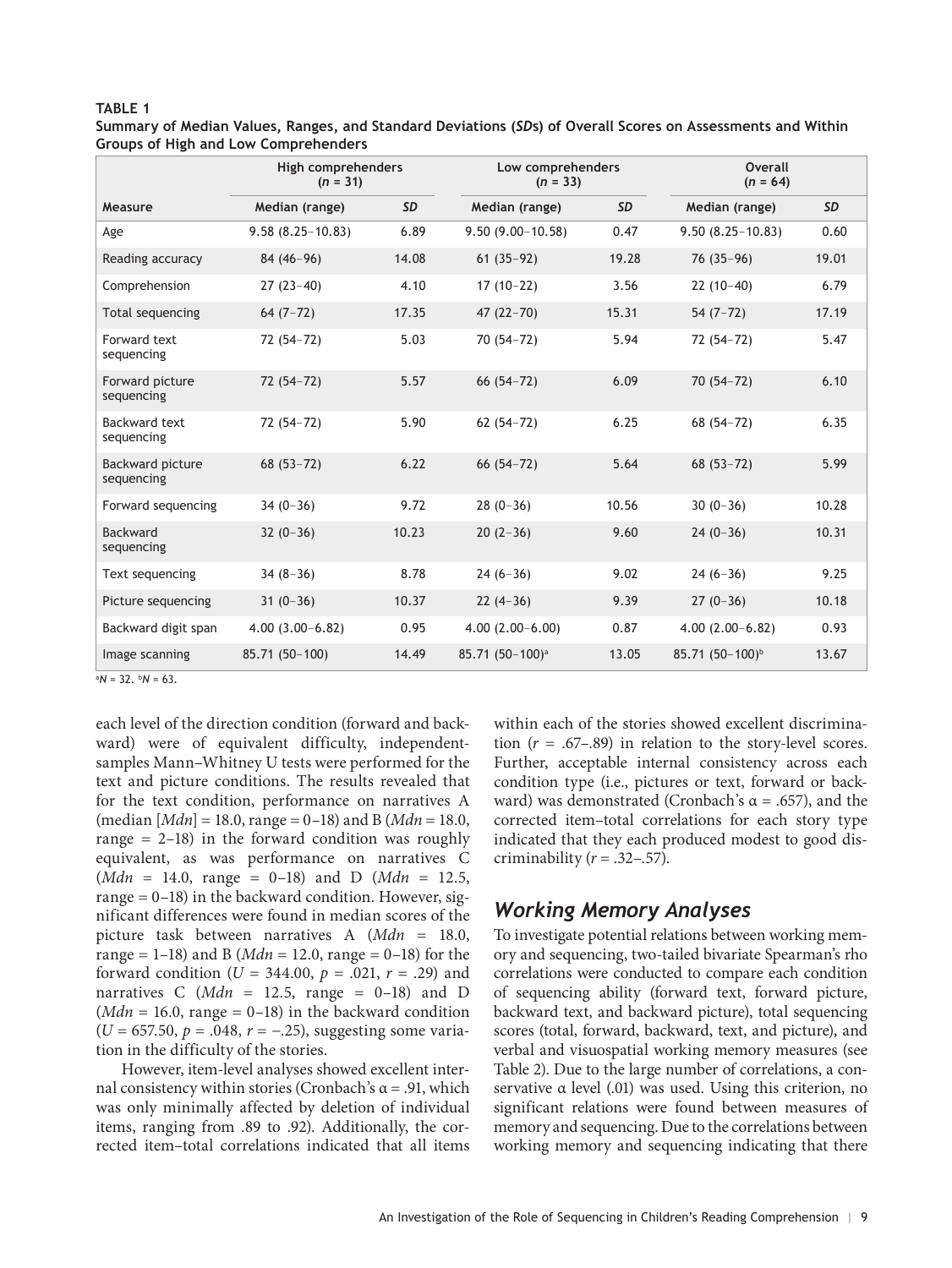| Variable                           | $\mathbf{1}$ | $\overline{2}$ | 3      | $\overline{4}$ | 5                | 6      | $\overline{7}$   | 8      | 9      | 10     | 11     | 12  | 13 |
|------------------------------------|--------------|----------------|--------|----------------|------------------|--------|------------------|--------|--------|--------|--------|-----|----|
| 1. Accuracy                        |              |                |        |                |                  |        |                  |        |        |        |        |     |    |
| 2. Comprehension                   | $.48*$       |                |        |                |                  |        |                  |        |        |        |        |     |    |
| 3. Forward text shift              | .02          | .17            |        |                |                  |        |                  |        |        |        |        |     |    |
| 4. Forward picture shift           | .15          | .33'           | $.54*$ |                |                  |        |                  |        |        |        |        |     |    |
| 5. Backward text shift             | .25          | $.43*$         | .28    | .26            |                  |        |                  |        |        |        |        |     |    |
| 6. Backward picture shift          | .24          | .28            | .21    | $.46*$         | $.41*$           |        |                  |        |        |        |        |     |    |
| 7. Total sequencing score          | .26          | $.46*$         | $.58*$ | $.73*$         | .71 <sup>°</sup> | $.73*$ |                  |        |        |        |        |     |    |
| 8. Forward sequencing score        | .14          | $.32*$         | $.81*$ | $.91*$         | .28              | .41    | $.75^{\degree}$  |        |        |        |        |     |    |
| 9. Backward sequencing score       | .30          | $.39*$         | .26    | $.41*$         | $.82^*$          | $.83*$ | $.84*$           | $.40*$ |        |        |        |     |    |
| 10. Text sequencing score          | .17          | $.41*$         | $.66*$ | $.43*$         | $.88^*$          | $.40*$ | $.83*$           | $.57*$ | $.74*$ |        |        |     |    |
| 11. Picture sequencing score       | .24          | $.35*$         | $.45*$ | $.81*$         | .41              | $.86*$ | .87 <sup>°</sup> | $.74*$ | $.74*$ | $.50*$ |        |     |    |
| 12. Verbal working memory          | .10          | .30            | .10    | $-.04$         | $-.16$           | $-.04$ | $-.06$           | .00.   | $-.11$ | $-.08$ | $-.05$ |     |    |
| 13. Visuospatial working<br>memory | .10          | .10            | .15    | .02            | .06              | .19    | .15              | .10    | .19    | .10    | .16    | .12 |    |

**TABLE 2 Summary of Spearman's Rho Correlation Coefficients Between Variables**

*\* p < .*01.

were only nonsignificant relations, none of the working memory measures were included as covariates in subsequent analyses. Correlations were also performed to investigate whether there was a relation between working memory measures (verbal and visuospatial), reading accuracy, and comprehension (see Table 2). No significant correlations were found.

## *Sequencing and Comprehension*

These correlations also served as an initial investigation of the relation between sequencing ability, reading accuracy, and comprehension. Comprehension was significantly correlated with reading accuracy and the total sequencing score. Significant correlations were also found between comprehension and total scores on the forward, backward, text, and picture conditions separately. Thus, it appears that sequencing ability is related to comprehension ability in this sample of primary school students. The results are displayed in Table 2.

## *Differences in Sequencing Ability Between Comprehension Groups*

To investigate the hypothesis that high comprehenders have better sequencing ability than low comprehenders, comprehension scores were transformed via a median split and then analyzed using a Mann–Whitney U test; the median score was 22, and scores for the lowcomprehension group ranged from 10 to 22, whereas

scores for the high-comprehension group ranged from 23 to 40. As comprehension data met normality assumptions, an independent-samples *t*-test was used to confirm a significant difference between high and low comprehenders,  $t(62) = 11.61$ ,  $p < .001$ ,  $r = .83$ ; this demonstrated that comprehension scores of high comprehenders  $(M = 28, SD = 4.10)$  were significantly higher than those of low comprehenders  $(M = 16.72, SD = 3.56)$ . For all subsequent analyses, a Holm–Bonferroni adjustment was applied to the α level (.05) to reduce the risk of Type I error. An independent-samples Mann–Whitney U test revealed a significant difference between the total sequencing scores of high and low comprehenders  $(U = 279.50, p = .002, r = -.39)$ , with high comprehenders performing better overall on the sequencing measure than low comprehenders (see Table 1).

A related-samples Wilcoxon signed-rank test was conducted to investigate the hypothesis that performance would be higher for the forward-sequencing condition than for the backward-sequencing condition. A main effect was found for the direction of the temporal shift (*T* = 452.50, *p* = .020, *r* = −.09), demonstrating that participant performance was better overall for narratives containing a forward temporal shift than narratives containing a backward temporal shift. A Mann– Whitney U test was then conducted, demonstrating that the between-groups main effect of comprehension was maintained for both the forward condition (*U* = 362.50, *p* = .041, *r* = −.26) and the backward condition  $(U = 309.50, p = .006, r = -.34)$ .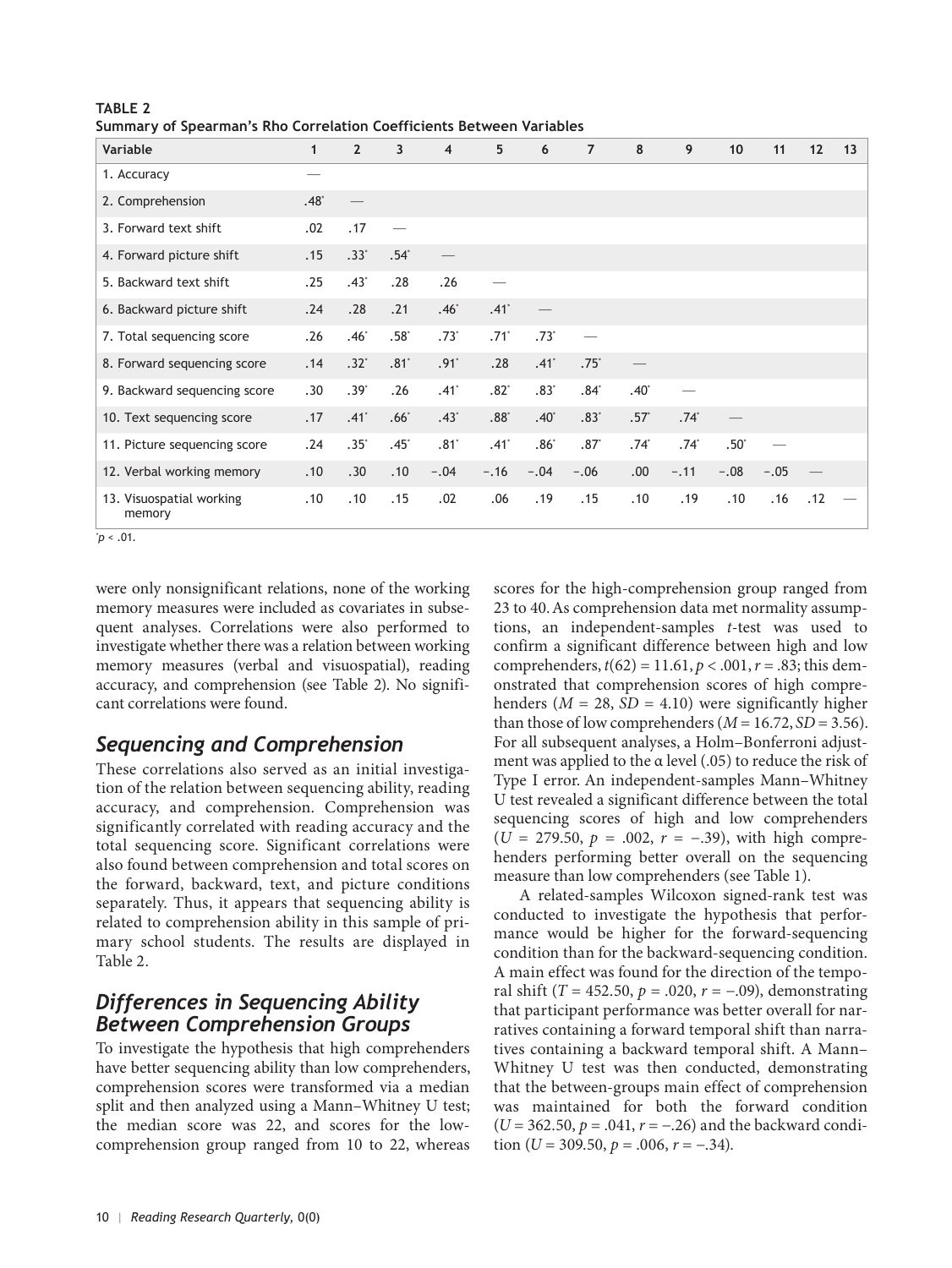To further investigate the interaction between comprehension and the direction of temporal shift, the effect of the temporal shift was examined separately for the two comprehension groups using a related-samples Wilcoxon signed-rank analysis. This interaction was not significant, suggesting that although both the high comprehenders and the low comprehenders performed better in the forward-sequencing task than in the backward-sequencing task, this difference in performance between conditions was not significant (*T* = 195.50, *p* = .193, *r* = −.17, and *T* = 302.50, *p* = .066,  $r = -.22$ , respectively).

To investigate differences in performance on the text- and picture-sequencing tasks, related-samples Wilcoxon signed-rank tests were performed on the overall sample and within each comprehension group. No significant main effect or interaction was found (highest *T* = 650.50 for the main effect of medium in the overall sample). To investigate the interaction between medium and comprehension, an independent-samples Mann– Whitney U test was performed to compare performance between high- and low-comprehension groups on the text- and picture-sequencing tasks. Results indicated that high comprehenders performed significantly better than low comprehenders on both the text-sequencing (*U* = 295.00, *p* = .003, *r* = −.37) and picture-sequencing tasks ( $U = 350.50$ ,  $p = .030$ ,  $r = -.27$ ).

A 2 (direction: forward, backward)  $\times$  2 (medium: text, picture) related-samples Friedman two-way analysis of variance demonstrated a significant interaction between direction and medium,  $\chi^2_F(3) = 10.87$ ,  $p = .012$ . Subsequent related-samples Wilcoxon signed-rank tests demonstrated that the forward text-sequencing condition was significantly easier overall than the forward picture-sequencing (*T* = 209.50, *p* = .031, *r* = −.23) and backward picture-sequencing conditions  $(T = 318.00,$  $p = .009$ ,  $r = -.23$ ). No other interactions were significant. The same analyses were then carried out separately for the high- and low-comprehension groups. A significant interaction between direction and medium was found only for the low-comprehension group,  $\chi_F^2(3) = 11.93$ ,  $p = .008$ ; subsequent Wilcoxon signedrank tests revealed that the forward text-sequencing condition was significantly easier than the backward text-sequencing condition ( $T = 107.50$ ,  $p = .010$ ,  $r = -0.32$ ), but no other significant interactions were found.

## **Discussion**

The aim of this study was to investigate whether children with a higher level of reading comprehension possess better sequencing skills than children with lower levels of comprehension ability. Based on the rationale

that understanding and recall of the temporal order of events in narratives facilitate the construction of a complete and accurate situation model and are therefore important for successful comprehension, it was hypothesized that individuals with higher comprehension scores would demonstrate more accurate recall of event sequences than those with lower comprehension scores. This hypothesis was supported, as high comprehenders performed significantly better than low comprehenders on the overall sequencing task. Moreover, as predicted, high comprehenders produced more accurate sequences than low comprehenders did in the forward and backward conditions and the text- and picture-sequencing tasks. This indicates that high comprehenders were better at identifying the temporal sequence of events and recalling event sequences in general, irrespective of the task medium. Additionally, support was found for the hypothesis that sequencing of events in nonchronological narratives would be more difficult in comparison with chronological narratives, as evidenced by significantly better performance across participants between the forward and backward conditions (although this difference was not evident within the comprehension groups).

In light of strong evidence that verbal working memory capacity is related to comprehension (e.g., Carretti et al., 2009), it was expected that a similar relation would be observed in the present study. However, sequencing was not found to be related to any of the measures of working memory. Rather than demonstrating the absence of a real relation, there are several possible explanations for this result, which are explored in the following subsections.

#### *Differences in Sequencing Ability Between Comprehension Groups*

The results of this study provide preliminary evidence that sequencing is an important skill for the comprehension of narrative texts. However, it is important to note that the overall sequencing task is a novel measure, so further evaluation of its psychometric properties is necessary (although preliminary evidence in support of its validity and reliability has been presented). Additionally, although a strong ceiling effect was found for scores on the overall sequencing task, the presence of a significant difference in sequencing ability between high and low comprehenders despite the relative ease of the sequencing measure is encouraging, as presumably a measure of greater difficulty would better distinguish between higher levels of sequencing ability and thus detect a greater difference between groups. For example, task difficulty could be increased by introducing additional conditions of greater difficulty to the sequencing task (i.e., by including texts with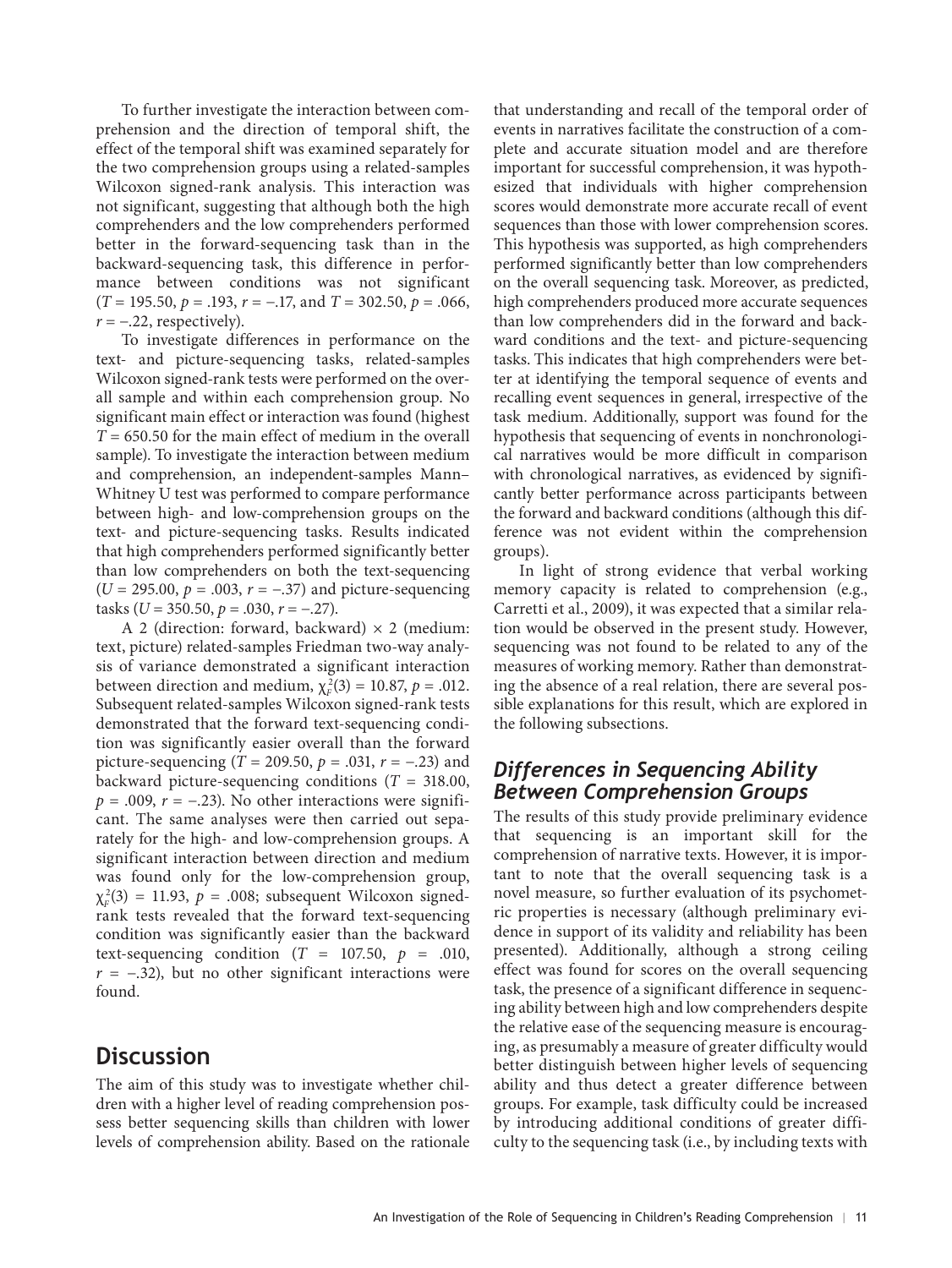additional event boundaries) to reduce the ceiling effect and test this proposition.

The results of this study may also be interpreted from the perspective of causal network theory. From this perspective, causal (rather than temporal) information is important for constructing and recalling event sequences. As the temporal and casual orders of events covary (because cause precedes effect), it is difficult to determine which dimension readers are monitoring. Yet, there is some evidence to suggest that causally related events are more likely to be encoded into memory (Radvansky & Copeland, 2001) and that recall of events more closely follows a network of causal relations than the temporal order (Brownstein & Read, 2007). Importantly, however, cause-and-effect relations are less likely to be identified when presented out of temporal order (Briner et al., 2012; Fenker et al., 2005), suggesting that understanding of temporal order is important for casual links to be encoded in memory.

Thus, it may be argued that although causal links may be more important for the retrieval of information, understanding of temporality facilitates the identification of links between events and characters and inference generation during situation model construction. Additionally, causal links between events in narratives were minimized and in themselves did not provide enough information to successfully complete the tasks. For example, "Fido the dog runs through the kitchen" and "The cake catches fire in the oven" were causally unrelated sequential main events presented in the narrative, thus comprehension of temporal order was necessary to successfully construct the sequence. Therefore, it is reasonable to conclude that the findings of this study demonstrate the use of temporal information, rather than causal links, to sequence events.

Alternatively, the difference in performance on the overall sequencing task between comprehension groups may be interpreted as a differential ability to accurately identify the main events in narratives rather than sequencing per se. Indeed, children who are low comprehenders have been found to identify and recall fewer main events from narratives than those who are high comprehenders (Yuill & Oakhill, 1991). This interpretation may also account for the lack of difference in the scores of low comprehenders between the forward and backward conditions; that is, if the low comprehenders were unable to effectively identify the main events in the narratives, then they would be unable to sequence events. However, the same finding was observed in the high-comprehension group, who displayed an ability to sequence main events, and therefore the lack of difference between the forward and backward conditions cannot be attributed to a difficulty in identifying main events.

Additionally, it has been argued that difficulty in identifying main events is likely due to poorer recognition

of causal connections between events and characters, rather than events explicit in the text (Cragg & Nation, 2006). Because all information required to complete the overall sequencing task was explicit in the text, it may therefore be argued that differences in performance are more likely to reflect variations in sequencing ability. Therefore, because observed effect sizes for betweengroup differences were small, the absence of a difference in performance between forward and backward conditions may best be interpreted as a loss of power to detect effects due to the reduced sample size when examining within-group differences. However, when not split by comprehension level, overall participant performance was significantly greater (i.e., more accurate sequences) on the forward sequences than on the backward ones. This finding is in line with previous evidence that comprehension is poorer for nonchronological narratives than chronological (Kelter & Claus, 2005), including studies conducted with children of a similar age group to those included in the current study (Kucer, 2010; Pyykkonen & Jarvikivi, 2012) and younger (Blything et al., 2015).

Narratives in this study contained a significant time shift that was likely to elicit the construction of a new situation model, and events occurring at each point in time (present and past or future) were presented in chronological order. In contrast, previous studies (Claus & Kelter, 2006; Kelter et al., 2004) presented nonchronological narratives likely to be interpreted as a single event and therefore integrated into a single situation model. In light of evidence suggesting that readers construct temporally organized situation models, the authors of these studies theorized that comprehension is made more difficult by the cognitive demands of reorganizing mental representations to reflect chronological order (Claus & Kelter, 2006; Kelter et al., 2004). However, the task used in this study required participants to reorder multiple situation models to reflect the temporal sequence, rather than reordering events within an individual situation model. Thus, this study extends current knowledge by providing evidence that nonchronological narratives are more difficult to comprehend, even when time shifts do not necessitate the reordering of events within a single situation model, suggesting that difficulties in constructing temporal sequences extends beyond situation model construction.

## *Sequencing Ability and Memory*

Despite a strong rationale for the involvement of working memory processes in the ability to keep active and manipulate narrative events temporally, no relation was found with sequencing ability. Although unpredicted, this finding is nevertheless consistent with some lines of research investigating correlations between working memory and situation model processes such as updating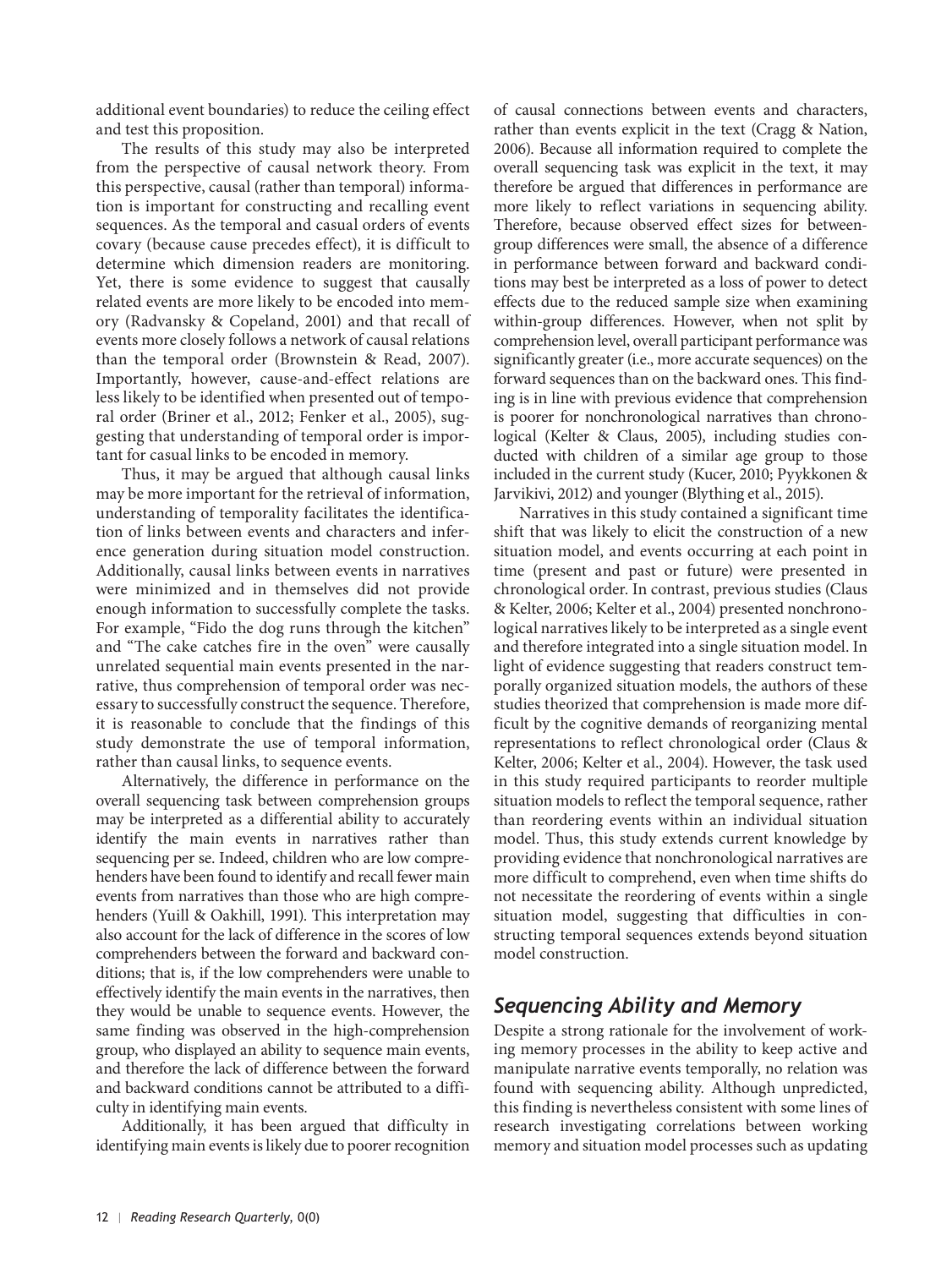(Radvansky & Copeland, 2001) and integration (Radvansky & Copeland, 2006). In contrast, working memory has been associated with recall of text-based information (Radvansky & Copeland, 2004); thus, it may be argued that current measures of working memory are not associated with comprehension because they reflect one's ability to retain text-level information (e.g., words, digits), which despite influencing the ability to construct a complete and coherent situation model, does not adequately tap the specific working memory processes associated with situation model construction and updating (Radvansky & Dijkstra, 2007). However, the lack of a relation between working memory and sequencing is also in contradiction to recent research (e.g., Blything et al., 2015), which found that even simple working memory capacity (i.e., forward digit span) supported 3–7-year-olds' ability to identify the temporal relation between two events, including when the chronological order of the events did not match the order in which they were presented in the text, thus likely requiring processing beyond simple textbase recollection.

Thus, several alternative explanations for this finding are explored here. It is possible that although the sequencing task involved the storage and manipulation of information, task demands may not have been sufficient to overload working memory capacity. Events constituting each situation model were presented in chronological order, thereby avoiding the increased cognitive load induced by nonchronological presentation. Additionally, in contrast to previous research conducted with young children (e.g., Blything et al., 2015), each narrative included in the current study contained a significant temporal shift (event boundary), which is likely to have elicited the construction of a new situation model and transfer of the previous situation model to longterm memory (Radvansky & Zacks, 2014), meaning only three items needed to be maintained and integrated.

Specifically, because significant shifts in temporal or causal information can result in a new situation model being constructed (Zwaan, 1996), it is likely that previously encountered information is no longer held directly in working memory, thus freeing cognitive resources. Thus, whereas previous research that used texts describing a very limited time shift within a single sentence (e.g., *before*, *after*; Blything et al., 2015) found a relation between working memory and sequencing, it is possible that the current study did not due to the use of extended event boundaries, which enabled limitations of working memory capacity to be overcome.

Similarly, events pertaining to the same situation are incorporated into a single situation model (Radvansky & Copeland, 2006), allowing multiple events to be chunked together into a single unit and thereby increasing the amount of information that participants were able to maintain simultaneously (Daneman & Carpenter, 1980).

Any or all of these factors may have lessened the cognitive load of the task such that sequencing performance was not constrained by working memory.

This observation may be further explained by the involvement of long-term memory in the encoding and retrieval of information. Although evidence supports the construction of temporally ordered representations (Claus & Kelter, 2006), it is unclear whether chronological order is encoded in situation models or reconstructed from the situation model during retrieval. It is plausible that the lack of a relation between working memory and sequencing in this study may suggest that sequencing of multiple situation models is a function of long-term memory and, therefore, does not place additional demands on working memory capacity. Indeed, previous research has found some behavioral evidence of a relation between situation model construction and long-term memory (Radvansky & Copeland, 2006), and there has been some evidence in the neuroimaging literature implicating the long-term memory network in this process (Duff & Brown-Schmidt, 2012).

Despite this, there are additional processes associated with this use of long-term memory for online language comprehension, with one being the use of working memory and cognitive control processes used to select and manipulate information. It is therefore still somewhat surprising that an effect of working memory was not evident, and thus the absence of a working memory effect may indicate limitations of the measures used. The measures of working memory may not have been sensitive enough to tap into the processes that are needed for selecting and manipulating information provided in texts with larger event boundaries (e.g., executive control processes such as the co-ordination of storage and processing, strategy selection, and operation and the activation and manipulation of information in long-term memory).

## *Text and Picture Sequencing*

Text and picture stimuli were included in the sequencing task to allow for individual differences in verbal and visuospatial processing preferences. Although high comprehenders demonstrated better performance than low comprehenders in both tasks, no difference was found in overall performance between the text and picture conditions, nor was a relation detected between measures of verbal working memory and performance in the text tasks or between visuospatial working memory and performance in the picture tasks. However, investigation of performance on individual test items revealed that items within each level of the picture condition were not of equivalent difficulty in either the forward or backward conditions. It is likely that the pictures required participants to identify and elaborate on the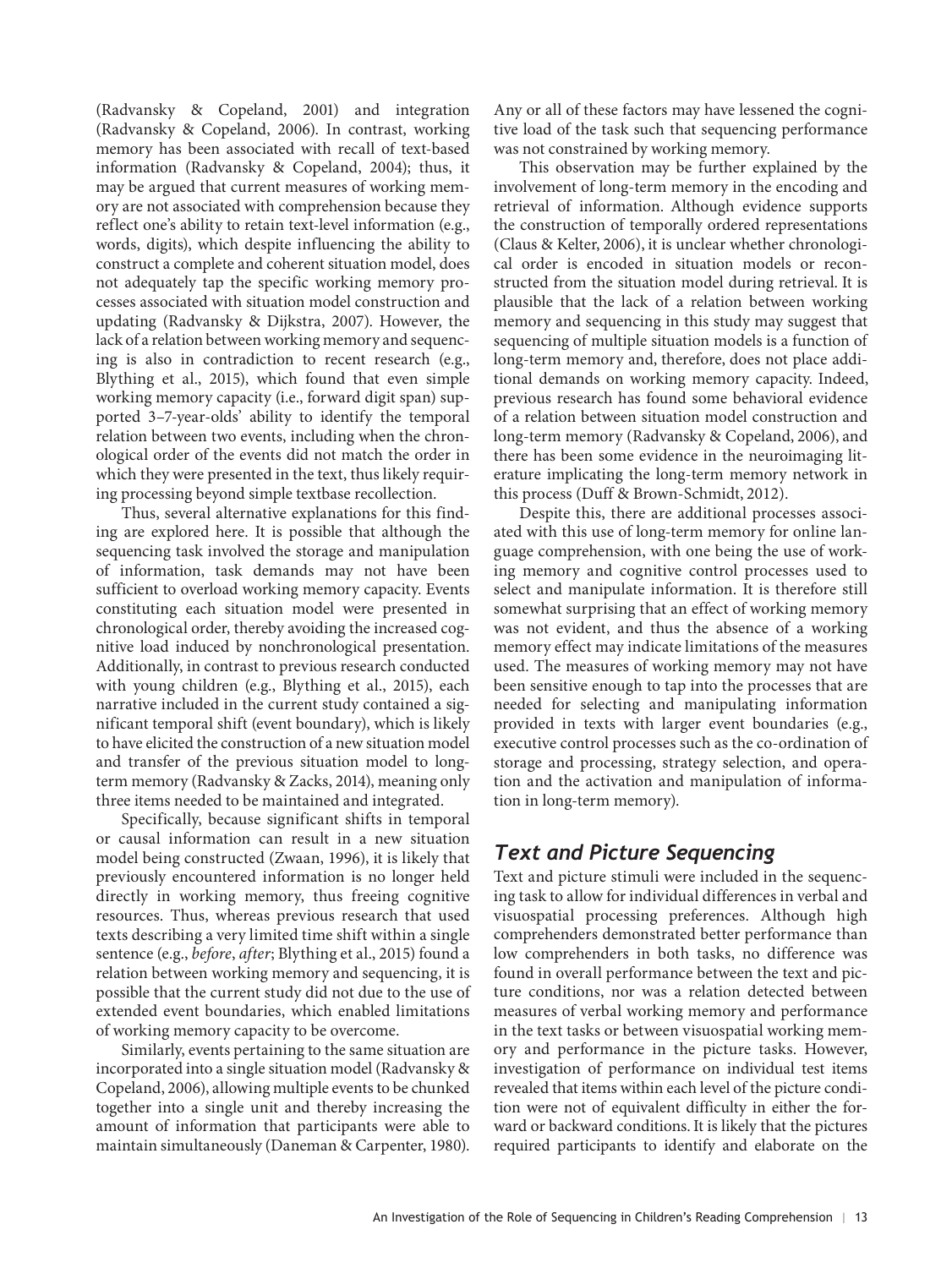scene occurring in each picture (as opposed to the text condition, where the information was explicitly stated), and thus this introduced additional variability.

Although the implications of this for the present study are relatively minor due to the materials being counterbalanced, an interesting avenue for future research is to investigate further whether there are individual differences in being able to identify and elaborate on scenes (i.e., pictures), versus elaborating on textbase information, to construct a situation model. This is potentially troublesome, as participant performance in this condition is likely to have varied as a function of the stimuli rather than sequencing or imagery ability. Despite this, significant differences between high and low comprehenders were observed when analyzing performance in the text conditions only; thus, the aforementioned conclusions may still be drawn.

## *Limitations and Future Research*

To further determine the relation between sequencing and working memory, alternative measures of working memory should be assessed in relation to sequencing ability. For example, although the backward digit span task is generally considered to be a valid and reliable measure of verbal working memory (Conway et al., 2005), measures of additional working memory components (e.g., the central executive, the episodic buffer) may provide a more complete picture of the relation between sequencing ability and comprehension. The capacity for information to be integrated online (and, as discussed earlier, the recruitment of long-term memory processes) may be more important for situation model construction than the capacity of modality-specific components (i.e., verbal and visual subsystems). Furthermore, research has established a role for executive processes such as attention and inhibition resources in reading comprehension and situation model construction (Pike, Barnes, & Barron, 2010; for a review, see Kendeou, van den Broek, Helder, & Karlsson, 2014), and thus inclusion of these processes in future research is recommended.

Additionally, although this study provides preliminary support for sequencing being an important skill for reading comprehension, the novel measure of sequencing was developed specifically for this study. Of primary importance, therefore, is reliability testing of this measure to confirm the results reported here, along with possible developments to the measure itself (e.g., narratives of graded difficulty).

Further, although the current study found that poor comprehenders performed worse than good comprehenders on the sequencing task, the specific reasons for this are worthy of further investigation. It is possible that the poor comprehenders simply had poorer knowledge of temporal connectives than the good comprehenders

did. However, the students in the current study all had age-appropriate reading abilities and were considerably older than those in previous research that found that variations in sequencing performance were driven by higher level processes such as working memory, rather than vocabulary knowledge of cue words (Blything et al., 2015). A related possibility is that differences between these two groups arose due to variations in the ability to apply these temporal cue words to initiate event boundaries, as well as the ability to use the world knowledge associated with these (e.g., that a few days later is longer than a few hours later) or organize and access this information in working and long-term memory to provide the correct temporal sequence. Explicit measurement of children's knowledge of cue words in future research would, however, allow for a more indepth investigation of whether poor comprehenders' difficulties in sequencing indeed arise from an inability to go beyond text-based information and apply temporal information to construct and update the contents of their situation models, or are a result of lower level lexical processing.

Finally, the findings of this study do not exclude the possibility that the observed difference between comprehension groups was influenced by other high-level language skills, such as comprehension monitoring and inferencing. Accordingly, future research should extend on these findings by investigating the unique and combined contributions of these processes to reading comprehension and, furthermore, attempt to delineate performance differences when comprehension is measured at the textbase level versus the discourse level. In addition, we recommend that future research should explore the role of sequencing in reading comprehension across different developmental stages and specific populations of children. For example, investigations of comprehension and sequencing ability across developmental trajectories could help in the identification of critical time periods of skill development and allow for targeted intervention during appropriate time periods. Similarly, an investigation of these skills in populations of second-language learners and children with delayed language skills may reveal important implications for teaching and intervention.

# **Conclusions**

This study provides preliminary evidence that high and low comprehenders differ in their ability to sequence events in narratives and supports the view that sequencing is an important skill for the comprehension of narrative texts. Additionally, this study adds new evidence to the understanding of the processing of nonchronological narratives by examining comprehension of temporal order across multiple situation models, without the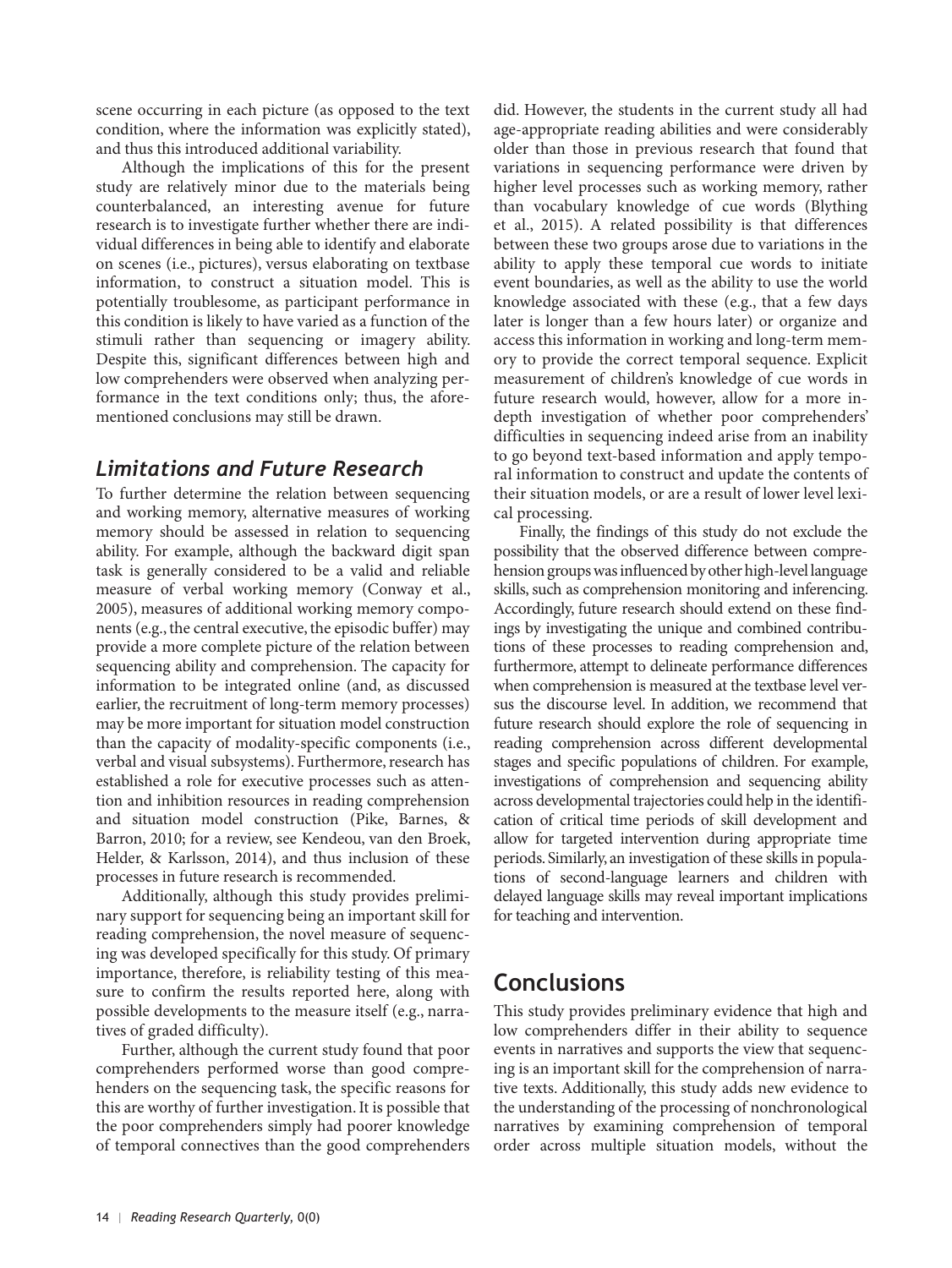requirement of reordering events within individual situation models. Although previous research has suggested that difficulties with comprehending nonchronological narratives are due to the cognitive demands of reordering events within a situation model to reflect temporal order, the present study suggests that difficulties with reordering events to construct a temporal sequence go beyond the construction of individual situation models. This study opens interesting avenues for the future investigation of the high-level processes underlying comprehension and warrants further work to develop a solid measure of sequencing to verify the results of this study. Ongoing research into the role of sequencing in comprehension is imperative to identify skills deficits and inform reading education and intervention programs.

#### **REFERENCES**

- Baddeley, A. (2012). Working memory: Theories, models and controversies. *Annual Review of Psychology*, *63*, 1–29. doi:[10.1146/](https://doi.org/10.1146/annurev-psych-120710-100422) [annurev-psych-120710-100422](https://doi.org/10.1146/annurev-psych-120710-100422)
- Barnett, V., & Lewis, T. (1994). *Outliers in statistical data* (3rd ed.). New York, NY: John Wiley & Sons.
- Blything, L.P., Davies, R., & Cain, K. (2015). Young children's comprehension of temporal relations in complex sentences: The influence of memory on performance. *Child Development*, *86*(6), 1922–1934. doi:[10.1111/cdev.12412](https://doi.org/10.1111/cdev.12412)
- Briner, S.W., Virtue, S., & Kurby, C.A. (2012). Processing causality in narrative events: Temporal order matters. *Discourse Processes*, *49*(1), 61–77. doi[:10.1080/0163853X.2011.607952](https://doi.org/10.1080/0163853X.2011.607952)
- Brownstein, A.L., & Read, S.J. (2007). Situation models and memory: The effects of temporal and causal information on recall sequence. *Memory*, *15*(7), 730–745. doi[:10.1080/09658210701539596](https://doi.org/10.1080/09658210701539596)
- Cain, K. (2009). Making sense of text: Skills that support text comprehension and its development. *Perspectives on Language and Literacy*, *35*(2), 11–14.
- Cain, K., & Oakhill, J. (2007). *Children's comprehension problems in oral and written language: A cognitive perspective*. New York, NY: Guilford.
- Cain, K., Oakhill, J.V., Barnes, M.A., & Bryant, P.E. (2001). Comprehension skill, inference-making ability, and their relation to knowledge. *Memory & Cognition*, *29*(6), 850–859. doi[:10.3758/](https://doi.org/10.3758/BF03196414) [BF03196414](https://doi.org/10.3758/BF03196414)
- Cain, K., Oakhill, J., & Bryant, P. (2004). Children's reading comprehension ability: Concurrent prediction by working memory, verbal ability, and component skills. *Journal of Educational Psychology*, *96*(1), 31–42. doi[:10.1037/0022-0663.96.1.31](https://doi.org/10.1037/0022-0663.96.1.31)
- Carretti, B., Borella, E., Cornoldi, C., & De Beni, R. (2009). Role of working memory in explaining the performance of individuals with specific reading comprehension difficulties: A metaanalysis. *Learning and Individual Differences*, *19*(2), 246–251. doi[:10.1016/j.lindif.2008.10.002](https://doi.org/10.1016/j.lindif.2008.10.002)
- Claus, B., & Kelter, S. (2006). Comprehending narratives containing flashbacks: Evidence for temporally organized representations. *Journal of Experimental Psychology: Learning, Memory, and Cognition*, *32*(5), 1031–1044. doi[:10.1037/0278-7393.32.5.1031](https://doi.org/10.1037/0278-7393.32.5.1031)
- Conway, A.R.A., Kane, M.J., Bunting, M.F., Hambrick, D.Z., Wilhelm, O., & Engle, R.W. (2005). Working memory span tasks: A methodological review and user's guide. *Psychonomic Bulletin & Review*, *12*(5), 769–786. doi[:10.3758/BF03196772](https://doi.org/10.3758/BF03196772)
- Cragg, L., & Nation, K. (2006). Exploring written narrative in children with poor reading comprehension. *Educational Psychology*, *26*(1), 55–72. doi:[10.1080/01443410500340991](https://doi.org/10.1080/01443410500340991)
- Daneman, M., & Carpenter, P.A. (1980). Individual differences in working memory and reading. *Journal of Verbal Learning and Verbal Behavior*, *19*(4), 450–466. doi:[10.1016/S0022-5371\(80\)90](https://doi.org/10.1016/S0022-5371(80)90312-6) [312-6](https://doi.org/10.1016/S0022-5371(80)90312-6)
- Daneman, M., & Merikle, P.M. (1996). Working memory and language comprehension: A meta-analysis. *Psychonomic Bulletin & Review*, *3*(4), 422–433. doi[:10.3758/BF03214546](https://doi.org/10.3758/BF03214546)
- Duff, M.C., & Brown-Schmidt, S. (2012). The hippocampus and the flexible use and processing of language. *Frontiers in Human Neuroscience*, *6*, 1–11. doi[:10.3389/fnhum.2012.00069](https://doi.org/10.3389/fnhum.2012.00069)
- Eilers, L.H., & Pinkley, C. (2006). Metacognitive strategies help students to comprehend all text. *Reading Improvement*, *43*(1), 13–29.
- Fenker, D.B., Waldmann, M.R., & Holyoak, K.J. (2005). Accessing causal relations in semantic memory. *Memory & Cognition*, *33*(6), 1036–1046. doi[:10.3758/BF03193211](https://doi.org/10.3758/BF03193211)
- Friedman, N.P., & Miyake, A. (2000). Differential roles for visuospatial and verbal working memory in situation model construction. *Journal of Experimental Psychology: General*, *129*(1), 61–83. doi[:10.1037/0096-3445.129.1.61](https://doi.org/10.1037/0096-3445.129.1.61)
- Friedman, W.J. (1993). Memory for the time of past events. *Psychological Bulletin*, *113*(1), 44–66. doi[:10.1037/0033-2909.113.1.44](https://doi.org/10.1037/0033-2909.113.1.44)
- Graesser, A.C., Millis, K.K., & Zwaan, R.A. (1997). Discourse comprehension. *Annual Review of Psychology*, *48*, 163–189. doi[:10.](https://doi.org/10.1146/annurev.psych.48.1.163) [1146/annurev.psych.48.1.163](https://doi.org/10.1146/annurev.psych.48.1.163)
- Graesser, A.C., Singer, M., & Trabasso, T. (1994). Constructing inferences during narrative text comprehension. *Psychological Review*, *101*(3), 371–395. doi[:10.1037//0033-295x.101.3.371](https://doi.org/10.1037/)
- Johnson-Laird, P.N. (1983). *Mental models: Towards a cognitive science of language, inference, and consciousness*. Cambridge, MA: Cambridge University Press.
- Kelter, S., & Claus, B. (2005). How do readers deal with flashbacks in narratives. In B.G. Bara, L. Barsalou, & M. Bucciarelli (Eds.), *Proceedings of the twenty-seventh annual conference of the Cognitive Science Society* (pp. 1126–1131). Mahwah, NJ: Erlbaum.
- Kelter, S., Kaup, B., & Claus, B. (2004). Representing a described sequence of events: A dynamic view of narrative comprehension. *Journal of Experimental Psychology: Learning, Memory, and Cognition*, *30*(2), 451–464. doi[:10.1037/0278-7393.30.2.451](https://doi.org/10.1037/0278-7393.30.2.451)
- Kendeou, P., van den Broek, P., Helder, A., & Karlsson, J. (2014). A cognitive view of reading comprehension: Implications for reading difficulties. *Learning Disabilities Research & Practice*, *29*(1), 10–16. doi[:10.1111/ldrp.12025](https://doi.org/10.1111/ldrp.12025)
- Kosslyn, S.M., Cave, C.B., Provost, D.A., & von Gierke, S.M. (1988). Sequential processes in image generation. *Cognitive Psychology*, *20*(3), 319–343. doi[:10.1016/0010-0285\(88\)90002-3](https://doi.org/10.1016/0010-0285(88)90002-3)
- Kosslyn, S.M., Margolis, J.A., Barrett, A.M., Goldknopf, E.J., & Daly, P.F. (1990). Age differences in imagery abilities. *Child Development*, *61*(4), 995–1010. doi:[10.2307/1130871](https://doi.org/10.2307/1130871)
- Kucer, S.B. (2010). Readers' tellings: Narrators, settings, flashbacks and comprehension. *Journal of Research in Reading*, *33*(3), 320– 331. doi[:10.1111/j.1467-9817.2009.01416.x](https://doi.org/10.1111/j.1467-9817.2009.01416.x)
- Kurby, C.A., & Zacks, J.M. (2008). Segmentation in the perception and memory of events. *Trends in Cognitive Sciences*, *12*(2), 72–79. doi[:10.1016/j.tics.2007.11.004](https://doi.org/10.1016/j.tics.2007.11.004)
- Lynch, J.S., van den Broek, P., Kremer, K.E., Kendeou, P., White, M.J., & Lorch, E.P. (2008). The development of narrative comprehension and its relation to other early reading skills. *Reading Psychology*, *29*(4), 327–365. doi[:10.1080/02702710802165416](https://doi.org/10.1080/02702710802165416)
- Miller, L.M., Stine-Morrow, E.A., Kirkorian, H.L., & Conroy, M.L. (2004). Adult age differences in knowledge-driven reading. *Journal of Educational Psychology*, *96*(4), 811–821. doi[:10.1037/](https://doi.org/10.1037/0022-0663.96.4.811) [0022-0663.96.4.811](https://doi.org/10.1037/0022-0663.96.4.811)
- Nation, K., Clarke, P., Marshall, C.M., & Durand, M. (2004). Hidden language impairments in children: Parallels between poor